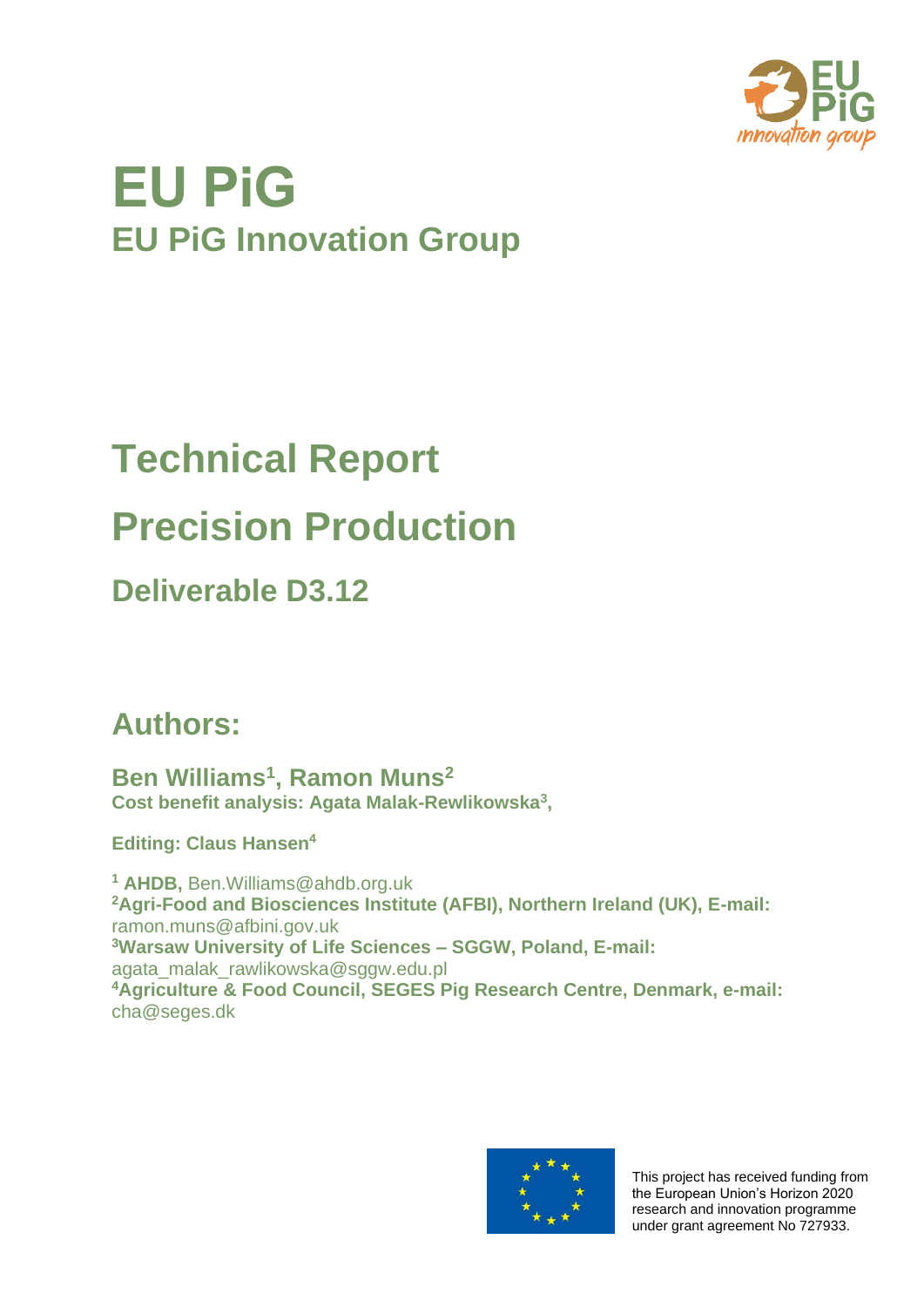# **Challenge: Reducing costs Introduction**

Pig production across the EU is dominated by production at scale with the majority of pork produced, being produced as a bulk commodity with marginal profit gains. Rising prices on inputs such as feed, fuel and labour combined with pressures to keep low food prices for consumers and to take care of the environment and animal welfare has meant that the industry shows increased volatility. The pork industry whilst mainly driven by profit margins rather than lifestyle choices, is still not as practiced in driving efficiency as some other industries such as manufacturing. Systems of management that can drive efficiency savings and integrate consumer demands and pressures are vital to the survivability of the pork industry in the face of the afore mentioned volatility and consumer challenges.

## **1. The Background to the Challenge**

Since Henry Ford devised a method of producing products in a stepped process, and later with the introduction of the 'Toyota Way', manufacturing methodologies have gained traction across multiple industries. Automotive and manufacturing are not the only industries that are looking to management methodologies such as Lean Production (Lean) and Six Sigma<sup>1</sup> to drive further efficiency gains. Melin and Barth (2018) describe how a multistage approach to implement Lean can change farmer behaviours to management systems that focus on efficiency rather than lifestyle as a driver for farm production.

The pig industry across much of Europe has focused on profitability rather than lifestyle. Wilson *et al* (2012) identified that this was a leading factor in the changing landscape of UK agriculture and was linked directly to scale of production and profitability. Those farms that grew specialised and focused on performance were more likely to be profitable than those that were family led and looked to maintain a lifestyle. There are also regional differences in the production chain. For example, managements practices are influenced by the farm history, thus farming practices differ between integrations versus family farmed cooperatives. Furthermore, Redman (2015) showed that it was by focusing on marginal gains not sweeping changes that made farmers more competitive and profitable. This suggests that there is a need for management methodologies such as Lean and Six Sigma in agriculture in general to provide a template or road map as to how farmers can achieve a system of marginal gains.

 $1$  Lean Production or Lean Manufacturing, often referred to simply as 'Lean', is a managerial philosophy intended to make companies and organisations more efficient. Six Sigma is a set of management techniques intended to improve business processes by greatly reducing the probability that an error or defect will occur.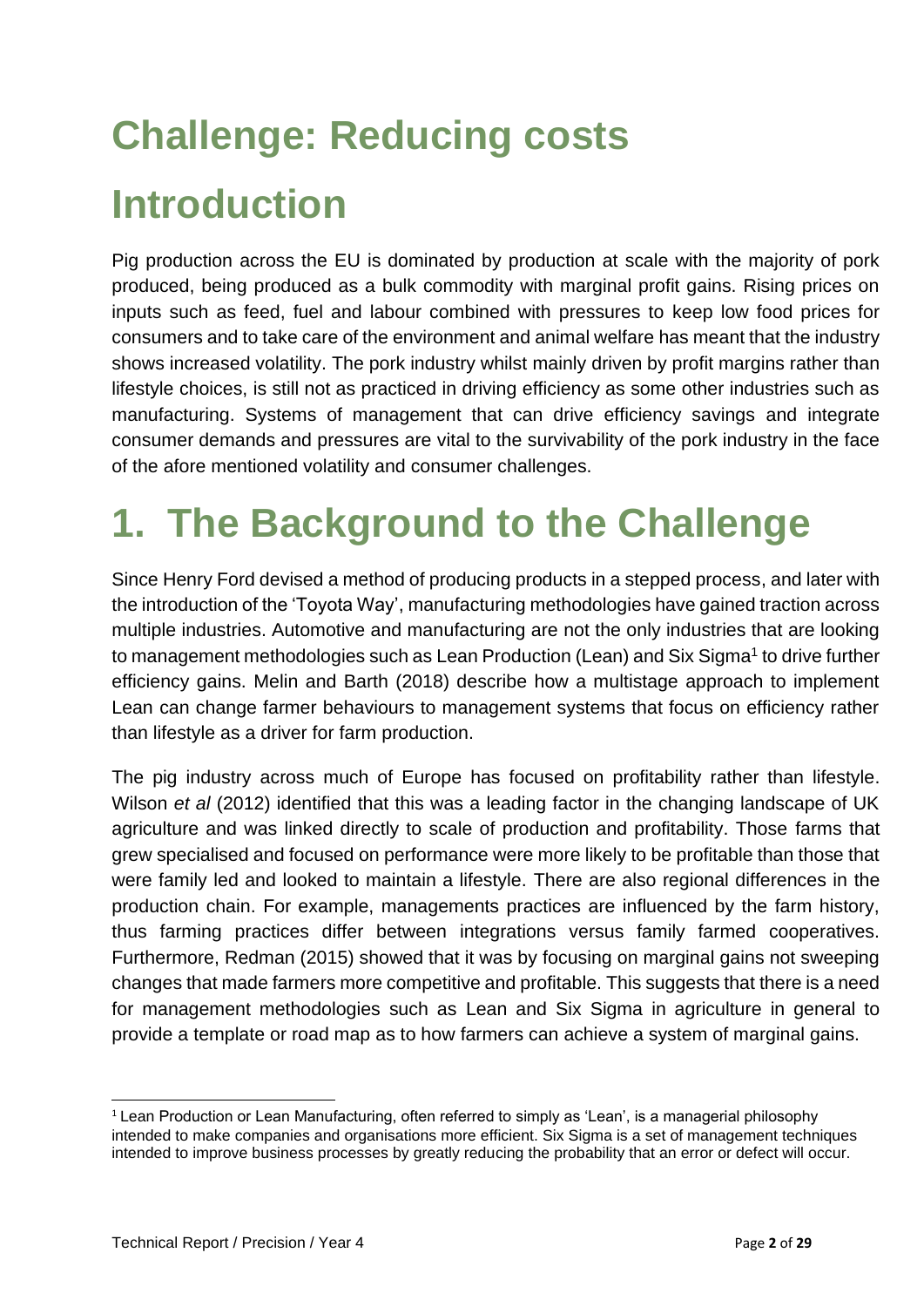There has been some research within the pig/swine industry across Europe and the US showing that labour efficiency does have a direct impact on productivity. Martel *et al* (2008) found that high labour productivity can lead to high reproductive productivity in the breeding herd. This is supported by Knox *et al* (2014) who showed that 70% of farms report a 'technician effect' on processes such as fertility.

Agricultural production is arguably not different in context to the production of any other good or product, meaning that producing meat fundamentally is the same as producing an electronic device or a car. To clarify: each of these requires inputs, processes or steps in production that ultimately lead to an output. Production businesses would often use a diagram called a SIPOC (Suppliers, Inputs, Processes, Outputs and Customers). Yet agricultural production is also fundamentally different from automotive or other traditional manufacturing processes.

That is largely due to our 'machinery', our 'factory' and of course our raw materials. The machinery in all agricultural processes is actually a biological organism and in the case of pig production, that machine is the sow. The sow is used to turn out piglets which are then fattened and processed to produce a finished pork product. Animals all differ from each other, change with time both on the short and long run and continuously adapt to a changing environment. Animals are Complex Individual Time varying and Dynamic systems (CITD-systems) that have been traditionally considered as too complex to be monitored and controlled by image, sound and sensors automatically [\(https://tice.agrocampus](https://tice.agrocampus-ouest.fr/pluginfile.php/59209/mod_resource/content/7/co/u141.html)[ouest.fr/pluginfile.php/59209/mod\\_resource/content/7/co/u141.html\)](https://tice.agrocampus-ouest.fr/pluginfile.php/59209/mod_resource/content/7/co/u141.html). Automatic monitoring and controlling techniques are becoming more and more important to support the farmer in managing the production. The 'factory' is the farm, in outdoor production it is completely at the mercy of the elements and the seasons. A relative new element is the production chain where the machinery and factories are part of. In the production chain, marketing and logistics play an important role in connecting producers and consumers. It has long been held as a premise that these substantial variations make process control techniques such as Lean management or Six Sigma, unlikely to succeed in reducing the 'waste' caused by biological variation.

## **2. Addressing the Challenge**

Increasingly we are seeing elements of 'process control', be that officially Lean management or Six sigma, creep into common practice on our pig units. This can be simple methods such as standard ways of working, checklists or visual controls that mark which equipment and personnel should enter which buildings for biosecurity. White *et al* (1996) observed that those processes that followed clear management protocols such as farrowing and weaning, led to better survivability for piglets. Some producers are trialling how the standardisation of their service groups by parity can impact the variation in performance of the litters they produce. Producers across the EU are looking at indexing and scoring sow performance based on their litter averages with outliers having additional 'maintenance' in the forms of diets or delays to re-entering service groups. This is akin to a Lean concept called Total Productive Maintenance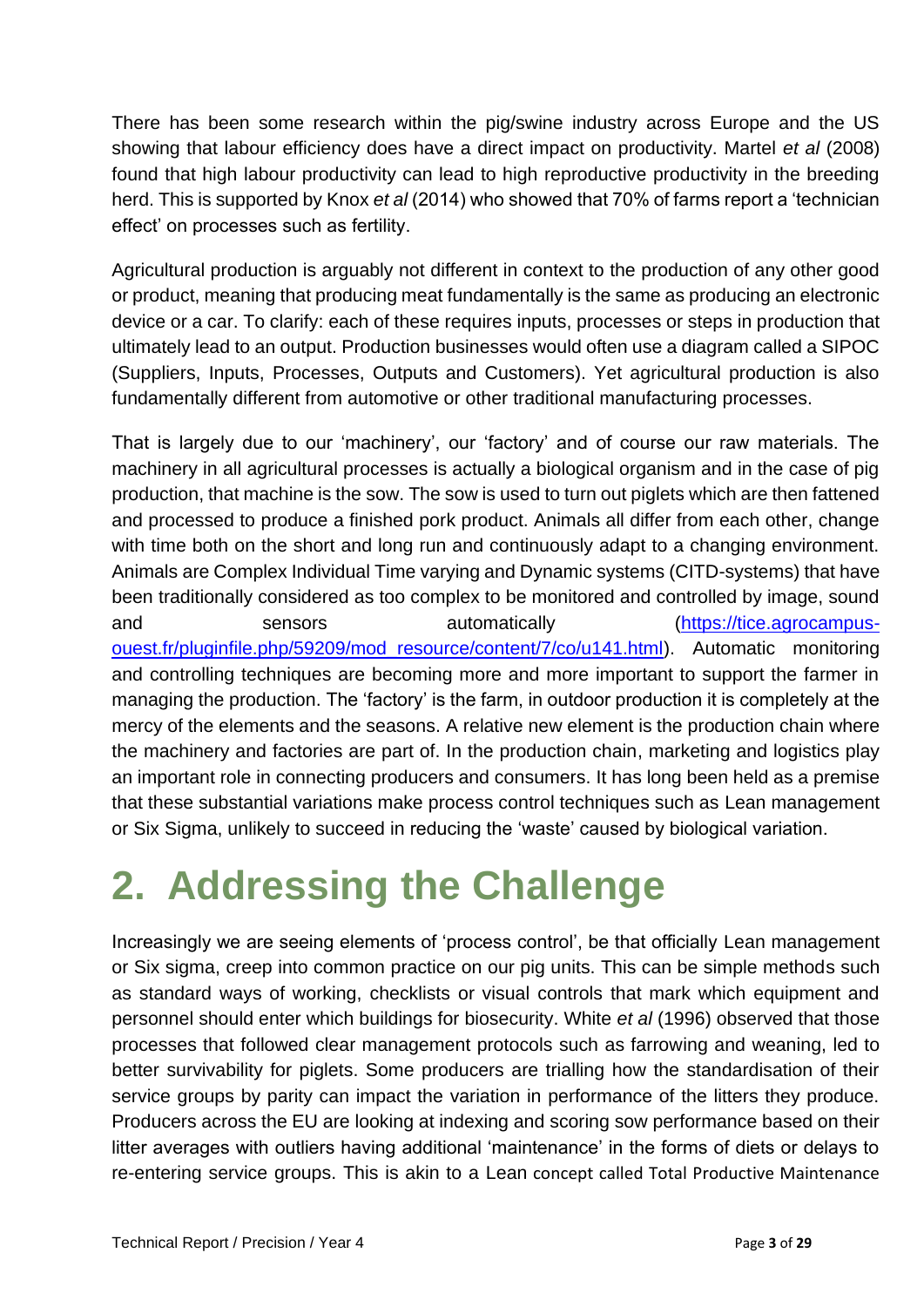(TPM) in which the 'Machinery' of any process is maintained as part of the typical routine, not as an additional task.

What is missing is the use of a clear strategy such as Lean or Six Sigma that allows the 'tools' described above to be put into a coherent process. Various members of the EU-PiG consortium have reported starting projects that relate to a management cycle using Lean principles, "Plan, Do, Check and Act" (PDCA). The cyclical nature of PDCA is what creates the process of continuous improvement and provides a framework onto which the tools from the 'Lean toolkit' or Six Sigma sit. Teagasc (Ireland), AHDB (UK) and several others are looking at what value Lean management specifically can add to their pig industries. A group from Sweden has provided a comprehensive framework for Lean management implementation (Melin and Barth, 2018). The suggested framework consists of 5 phases of Lean Thinking adapted from Hines, Holweg, and Rich (2004) and Narayanamurthy and Gurumurthy (2016): a pre-implementation phase, three phases of Lean Thinking and a post-implementation phase. In the preimplementation phase, the Lean work is a highly prescriptive and tool-based approach. The companies are not yet familiar with Lean management or work therefore, a number of Lean tools are initially introduced, usually piloted in isolated areas of production. According to Argyvris and Schon (1996), the strategic perspective on Lean Thinking can best be described as 'adaptive' or based on 'single-loop learning', which is only successful when the market is stable and the competition is low. In the next three phases of Lean Thinking, the understanding of Lean management or work increases and leads to the introduction of the five Lean principles (Womack and Jones 1996) to develop production processes and create more customer value, involving improvements in quality, cost and delivery. Ultimately, a wide range of business tools are considered as a contingent Lean approach. Overall, during these three phases, Lean Thinking in companies progresses to develop learning abilities among both employees and customers referred as triple-loop or deuteron-learning (Bateson 1972). Finally, in the postimplementation phase, evaluations of Lean outcomes are conducted from strategic and operational perspectives.

Both the UK and Spain have conducted research in Lean implementation specifically on the pig sector. In the UK the primary focus was on the red meat processing (post farm gate) with little review on farm (Simons and Zokaei 2005), in Spain the focus was very much on pig production in the Catalan region (Perez *et al.* 2010), both demonstrated the benefits of Lean production in a value chain analysis that responded to consumer requirements.

Funding for this type of research and on farm implementation as traditionally been funded through one of three routes:

- 1. EAFRD European Agricultural fund for rural development
- 2. ERDF European regional development fund
- 3. ESF European Social Fund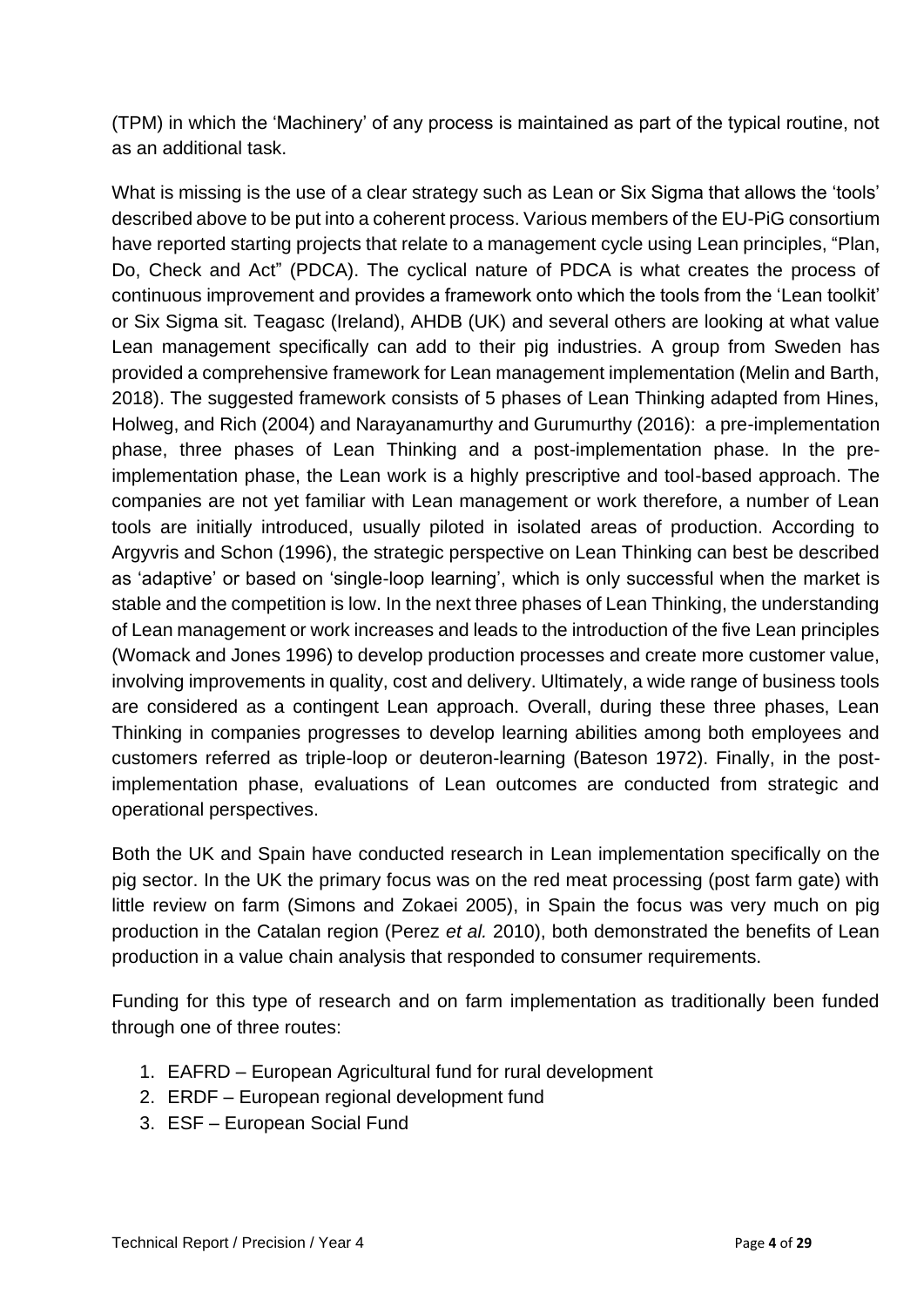All of these funding routes are funded by the EU yet administered nationally by national government with responsibilities devolved according to national policy.

## **3. EU PiG Best Practice**

In order to identify the top five best practices for 'reducing costs' a series of criteria aiming at measuring the effectiveness of the collected practices to match the specific challenge were defined.

The following set of criteria have been scored for each practice.

#### **Excellence/Technical Quality**

- o Clarity of the practice being proposed;
- o Soundness of the concept;
- o Knowledge exchange potential from the proposed practice;
- o Scientific and/or technical evidence supporting the proposed practice.

#### - **Impact**

- o The extent to which the practice addressed the challenges pointed out by the R-Pigs (Project representatives from each country) groups;
- o Clear/obvious benefits/relevance to the industry;
- o Impact on cost of production on farm and/or provide added value to the farming business or economy;
- o The extent to which the proposed practice would result in enhanced technical expertise within the industry e.g. commercial exploitation, generation of new skills and/or attracting new entrants into the industry.

### - **Exploitation/Probability of Success**

- $\circ$  The relevance of the practice to each member state or pig producing region/system;
- o Timeframes for uptake and realisation of benefits from implementation of the proposed practice are reasonable;
- o Level of innovation according to the Technology Readiness Level (TRL);
- $\circ$  The extent to which there are clear opportunities for the industry to implement the practice/innovation;
- o Degree of development/adaptation of the practice to production systems of more than one Member State.

Scores had to be in the range of 0-5 (to the nearest full number). When an evaluator identified significant shortcomings, this was reflected by a lower score for the criterion concerned. The guidelines for scoring are shown below (no half scores could be used).

|            | The practice cannot be assessed due to missing or incomplete<br>information.         |
|------------|--------------------------------------------------------------------------------------|
| $1 -$ Poor | The practice is inadequately described, or there are serious<br>inherent weaknesses. |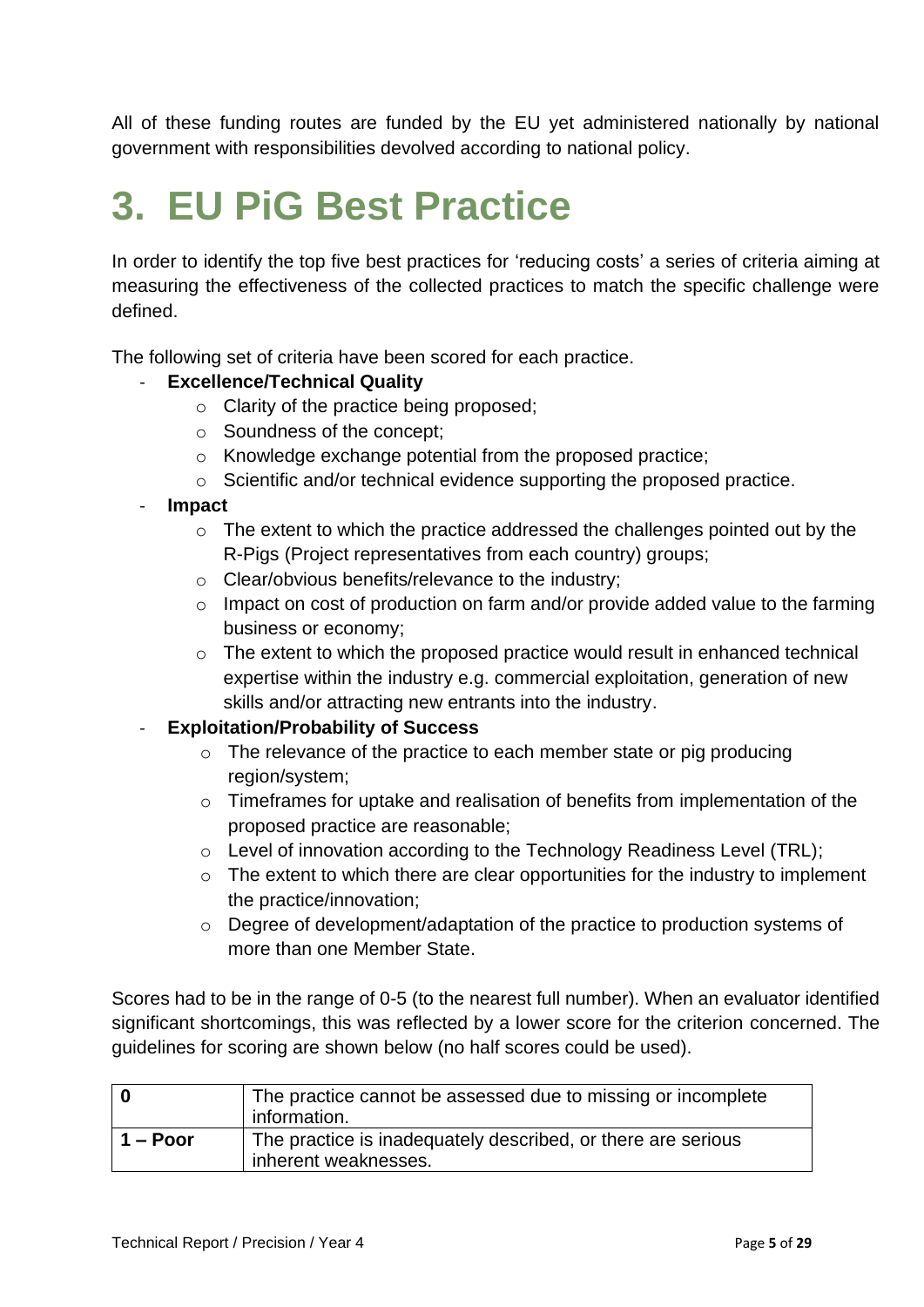| $2 - Fair$    | The practice broadly addresses the criterion, but there are        |
|---------------|--------------------------------------------------------------------|
|               | significant weaknesses.                                            |
| $3 - Good$    | The practice addresses the criterion well, but a number of         |
|               | shortcomings are present.                                          |
| $4 - V$ ery   | The practice addresses the criterion very well, but a small number |
| Good          | of shortcomings are present.                                       |
| 5 - Excellent | The practice successfully addresses all relevant aspects of the    |
|               | criterion. Any shortcomings are minor.                             |

The selection of the top five practices followed a procedure in six steps:

- 1. All members of the TG had the opportunity to send their scoring sheets to the TG leader.
- 2. The TG members provided brief comments to the first 10 practices they have chosen as best practices, as these comments facilitated the discussion about the first five.
- 3. The TG leader standardized all individual scores by calculating Z-scores.
- 4. The first 10 practices have been ranked according to the average Z-scores of all participants of the Thematic Group. All other lower ranked practices have been excluded.
- 5. The TG leader collected all the comments of the individual members of the TG for each of these 10 practices and sent them around to the TG.
- 6. In a dedicated meeting, the Thematic Group discussed the results and finally decided on the top five best practices for each challenge based on the comments provided by the group.

### **3.1. Validation of the top five best practices**

For the challenge of reducing costs, there were 23 entries across 8 countries with a heavy bias towards countries form Western and Northern Europe. Most of the entries focus on single interventions or elements of a management toolkit such as Lean, with few specifically referring to an entire shift towards following a lean or Six Sigma type approach. It was noted that many of the challenges had entries that could have been seen as 'lean' entries including some of those for Health and Welfare.

### Winning Ambassador

Best practice **'5S Lean Programme to Improve Work Efficiency'** from Teagasc in Ireland was chosen as EU PiG ambassador 2020 for the challenge 'Reduction of costs' [\(www.teagasc.ie/pigs](http://www.teagasc.ie/pigs) ). The best practice innovation lies in the implementation of a 5S Lean programme for the maintenance, mineral storage, medicine storage and weaner mixing room areas. This led to a programme of continuous improvement underpinned by Lean principles across the entire business.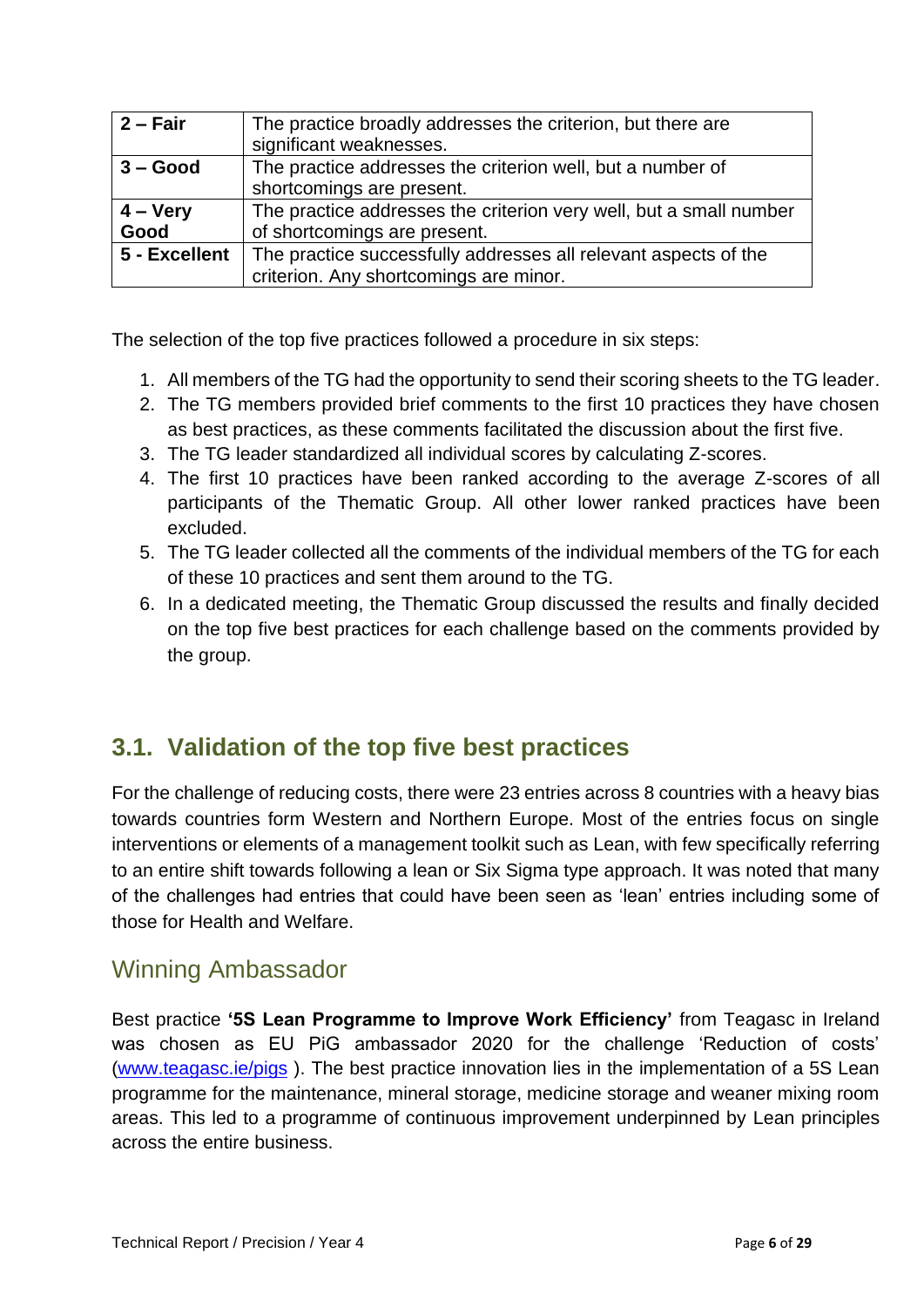How: As part of the 5S exercise, mapping of areas, training of staff, implementing a programme, monitoring progress (checklists and audits) and addressing areas for improvement. A control chart was used, numbered and colour coded: scores up to 6 (signifying substantial action needed), 7-8 (minor corrections needed) and 9-10 (acceptable). Once staff had engaged with the Lean process, a value stream mapping exercise identified areas of 'waste' on the farm and engaged staff with improvement activities to reduce or remove that waste. This included reducing breeding group numbers to remove weaned piglets as a product as the business was losing money. The increased space allowed increased stocking density in finished pigs without needing additional construction. Feed waste was reduced to just 2% of feed and further improvements were made across the business leading to an estimated reduction in labour and a saving in cost of production.

### **Remaining Top 5 entries**

### Dashboard for pig farm benchmarking

#### Country: Italy

The innovation is a dashboard benchmarking system to monitor different features of the pig farm. Graphs are available and function to monitor and compare productive performance across years and among a number of users (pig farmers). The system allows the user to anonymously compare the performance of its farm to those of other pig farms in other countries by using coloured indicators (e.g. green  $=$  very good; red  $=$  very bad). This system can be integrated into a number of management systems for pig farming. The system deliberately identifies the outliers of production within each process. This allows producers to identify 'waste' in the production system and direct labour in the most efficient way. The system has been developed by the company AgriSyst. [https://agrisyst.com/en/products/agrisyst-solution](https://agrisyst.com/en/products/agrisyst-solution-for-pig-farmers/agrisyst-productionmonitor/)[for-pig-farmers/agrisyst-productionmonitor/](https://agrisyst.com/en/products/agrisyst-solution-for-pig-farmers/agrisyst-productionmonitor/)

#### Multi-criteria approach for successful and lasting demedication

#### Country: France

In 2012, all piglet feeds were medicated<sup>2</sup>. Farmers decided to undertake demedication. To support the change, they did the following at this specific farm:

- Vaccination with a Porcine circovirus & Mycoplasma hyopneumoniae combination vaccine
- Strong piglets at weaning: homogeneous and strong piglets at birth: gestating feed strategy based on individual performance and on previous litter size.
- Lactating feed contains palatable raw materials to maximize ingestion and additives for better feed recovery and control of digestive pathologies.
- In 2015 they built a new Post-weaning facility to reduce stocking density.

<sup>2</sup> Systematic in feed medication was abolished in other countries well before year 2000.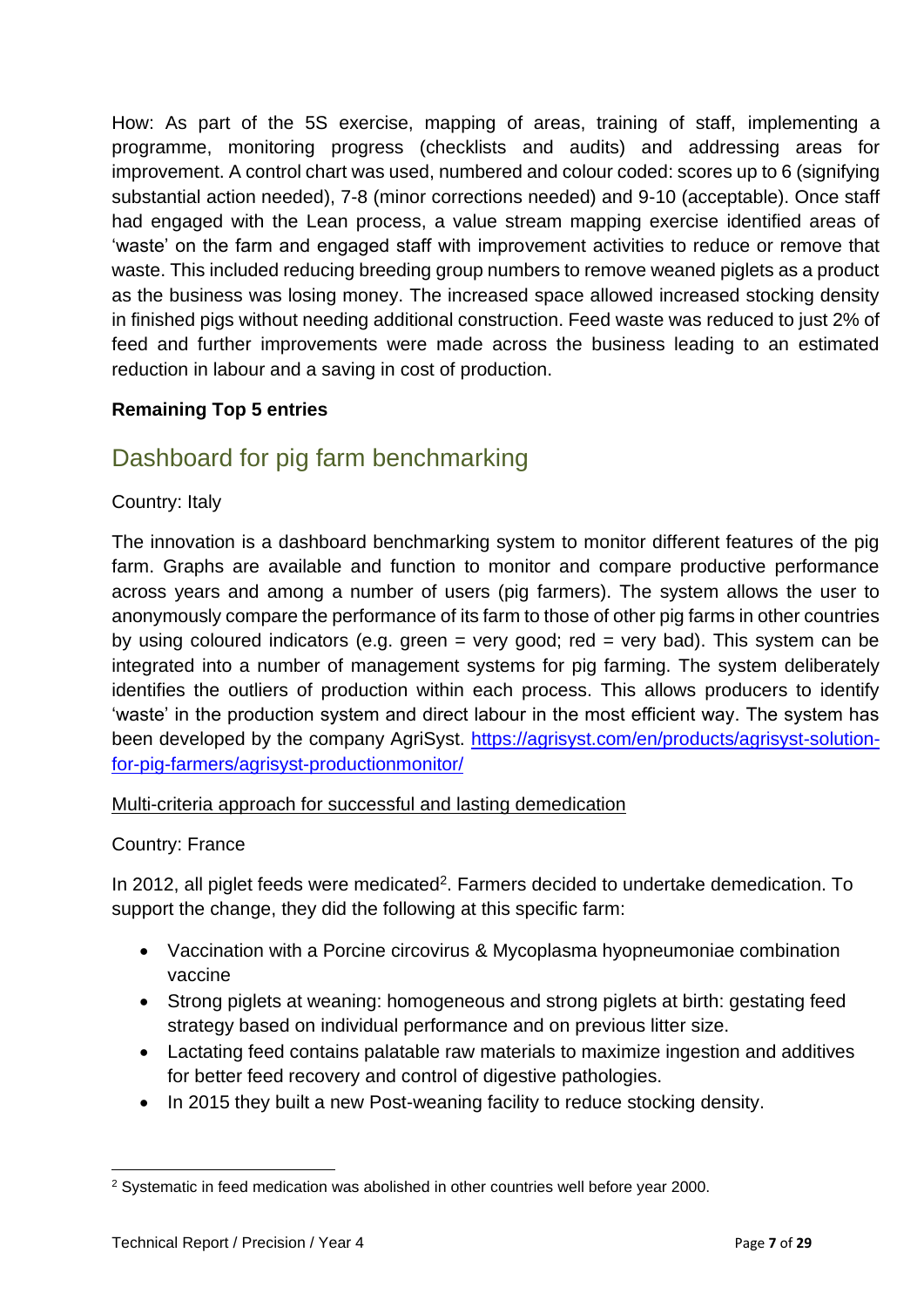- Focus on feed quality: high inclusion of barley, feed additives claimed having natural anti-inflammatory properties, yeast extracts – reduction in protein contents to reduce gastrointestinal disease.
- Attention to hygiene, disinfection against coccidiosis, change of clothes.
- Application of improved gilt quarantine with the aim of improving health status of gilts. Consequence: more homogeneous lots, better fertility and prolificacy while maintaining very good longevity.

### Production Concept Finishers

### Country: Denmark

The aim was to reduce production costs by using less feed per kg daily gain. To achieve our purpose new management systems and use of Precision Production tools/equipment were introduced. The new management system was implemented with an advisory service, visits on farm, service on technical equipment and monitoring of key figures. The new management system is controlled by checklists. New key figures have been the daily gain and feed consumption from day 0 to day 28 after pigs arrival. New Precision Production equipment consisted in the use of pig scales from MS Schippers measuring daily gain of pigs. It was implemented during a 3-month start-up program. The cost is estimated at about 0,40 euro per produced pig. Feed conversion rate was 2,60 kg feed per kg of weight gain (from 30 to 110 kg of live weight). After the implementation of the new management system and the introduction of Precision Production tools, feed conversion ratio dropped down at 2,43. This has improved our profitability. By improving our management and monitoring tools we could increase our efficiency.

### Lean Management - Focus on Energy Use

### Country: Ireland

To reduce energy use and costs Innovation: Lean programme to focus on energy use.

How: Lisavaird engaged with Teagasc and Pembroke Alliance consultants and developed a programme to focus on existing energy use. The programme identified high energy use areas on the farm and recommended changes to reduce energy use and costs. The areas identified included: 1. heating controls in the farrowing room and first stage weaner rooms; 2. Upgrading Ventilation Fan motors; and 3. Replacement of fluorescent tube lights with T8 LED tubes in the dry sow, service and farrowing rooms.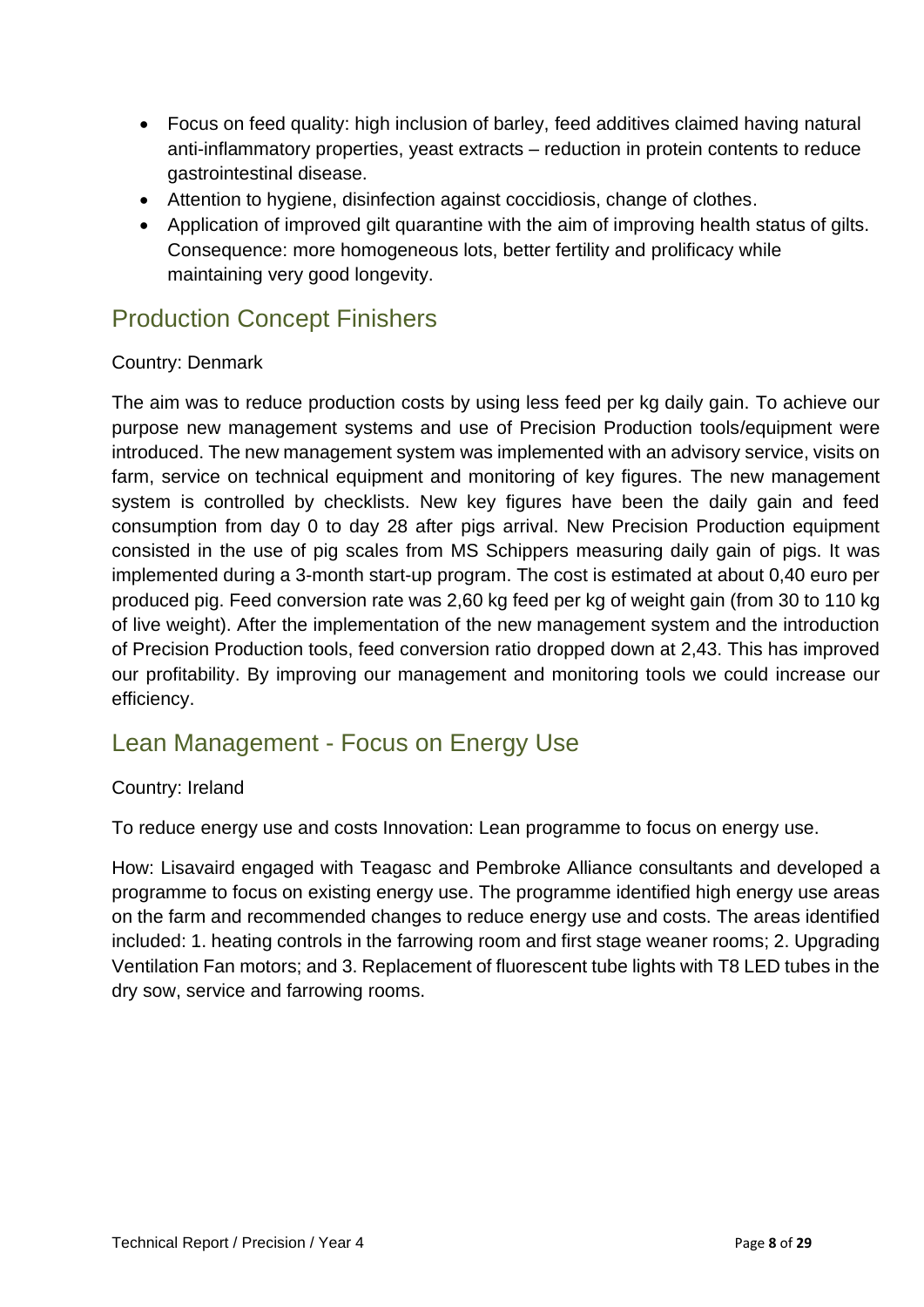### **3.2. Cost and benefit analysis of the EU PiG Ambassador**

Best practice '5S Lean Programme to Improve Work Efficiency' from Ireland was chosen as EU-Pig ambassador 2020 for the challenge 'Reduction of costs'. The best practice innovation lies in the implementation of a 5S Lean programme for the maintenance, mineral storage, medicine storage & weaner mixing room areas. The costs and benefits of this system have been analysed, taking into account the estimated changes in technical performance parameters being the result of introduction of the system and necessary investments on the case study farm. We included also reported costs and benefits observed by the farmer as the result of 5S Lean management implementation. Basing on the real farm data and calculations with the Interpig model the following parameters of the farm has been assumed:

#### Benefits:

- Decrease of labour costs due to 5% decrease of labour input per sow/fattener. The final lean report suggested a saving of 0,5 hour per person per day (5%) which caused a saving of €10,785 on a farm (farm size is 2200 sows with 2332kg of meat - cold dead weight - sold per sow) but further savings can be expected as Lean 5S is rolled out further across the farm and Waste and poor process will be more exposed in the future. Additional time for monitoring and further implementation is needed, but is rolled up into general farm management. 5S is a solution to problems, so where the farmer meets his staff and particular problems are highlighted, i.e. shortage of tool, or delay in fixing, this is then built back into the system.
- Lean project based on "Data Driven Management" resulted also in increased output of 348 finishers, generating an annual sales of €36,540 due to having more space for weaners/finishers, and savings related to slurry management (ca. €1,980), and 10% of time saving of 3 workers in weaners and farrowing house. While this is not specifically related to the Lean 5S implemented, it does show the impact of having a "Lean focus" on the farm where Lean methods are applied across the farm as a whole.

### Costs:

• The implementation cost of the Lean 5S management was cheap. Approximately 6 (out of 25) of the consultancy days were spent on 5S aspects. Most of the equipment and reorganization of areas was done utilizing equipment already on farm. Training for staff was 2 hours per person in total.

Based on these assumptions fixed production costs after implementation of best practice decreased by 2% per kg, mainly due to 5% lower labour costs. In total, the entire costs of production were 0,5% lower as per kg of meat sold.

### **3.3. Expert Analysis**

From the entries to the challenges and across the top 5, there is increasing evidence that management techniques such as Lean management and Six Sigma, not only are applicable on pig farms, but also have significant potential to increase efficiency. The increased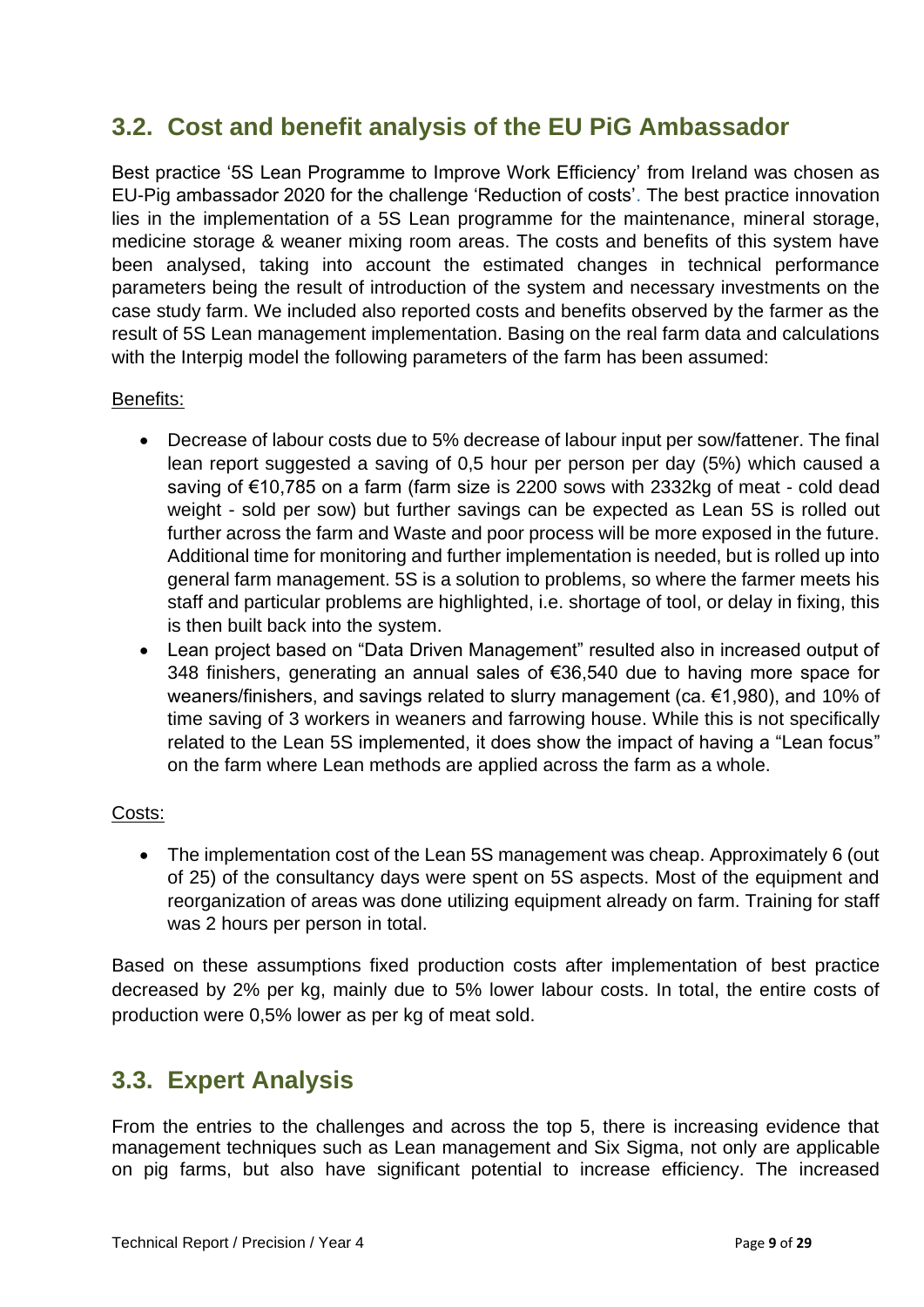efficiencies as evidenced by the best practice, have the potential to save significant costs to the businesses. It was noted by the report supporting the best practice, that the labour 'savings' are often difficult to identify as labour is often reassigned to 'other tasks' that are awaiting farm workers. Marginal gains reported by Redman (2015) as the leading difference between profitable and unprofitable agricultural businesses can be difficult to identify using top level KPIs such as pigs weaned per sow per year or mortality. These tools tend to be too 'blunt' to identify the small percentage increases in efficiency. As part of the Lean methodology for example, there are tools such as value stream mapping that allow these subtle changes to be tracked at the process level.

The five best practices were all focused on farm level and management of production factors and improving KPI's. Pig farms are commonly only a part of a larger enterprise and overall profitability for the enterprise is an issue which was beyond the scope for this report.

### **3.4. Conclusions and advice to industry**

The adoption of a management strategy needs to consider the following:

- A phased approach that builds upon accepted practices such as protocols and benchmarking into a more cyclical model of PDCA.
- An initial use of tools that have been 'proven' to work i.e. been accepted and embedded as a good practice on other farms such as 5S and process mapping.
- Review of progress with staff, it is the staff completing the tasks that are the source of both resources to address the challenges of increasing efficiency and the evaluators of change. Staff 'buy in' is key to the successful introduction of process change.
- A careful review of how to demonstrate the ROI to businesses using lean beyond estimated costs of labour savings and use of top line KPIs.

## **4. The Future**

Further case studies in Lean management either through H2020 funding or other funding streams should be collated or produced that demonstrate clear pathways to increasing efficiency through better management techniques. In particular, translation of those techniques and implementation on farms in Eastern Europe would ensure a more balanced dissemination of the management techniques to that region.

Following from the work done by Melin and Barth (2018) a 'road map' to Leaner agriculture, supported by tools, resources and case studies showing their application could be produced to allow farmers to move through the 5 phases of Lean management and become more efficient. This would align production to the values identified by Redman (2015) in striving for marginal gains.

The challenge remains on how to increase pig farmer's uptake of principles to reduce costs using Lean and Six Sigma or other management tools. Further evidence and examples on how to better integrate Precision Livestock Farming (that make use of the core characteristics of pigs being a CITD system) and Lean and Six Sigma management tools are necessary to increase efficiency in pig and pork industry.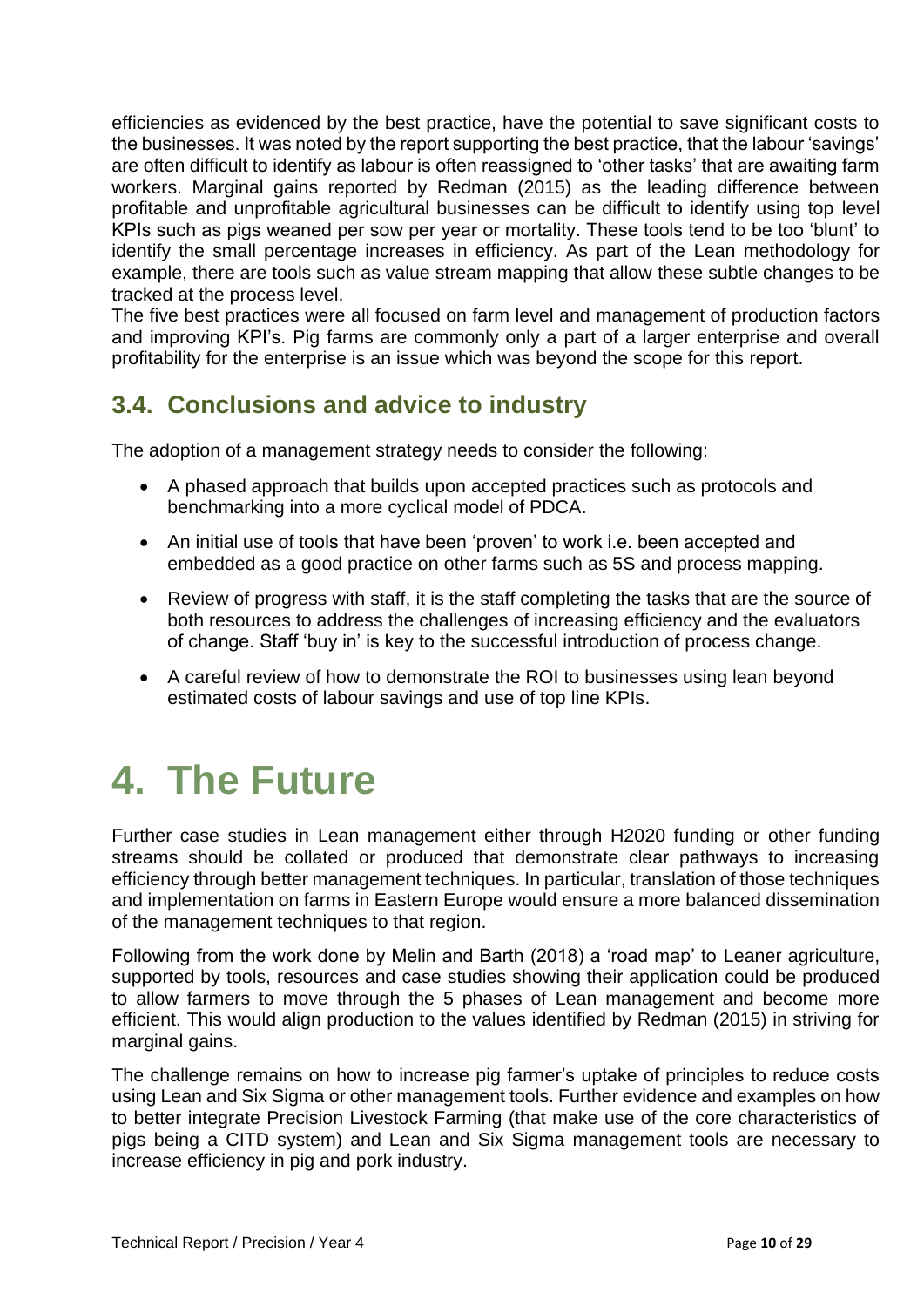## **References**

Argyris, C., and D. A. Schon. (1996). *Organizational Learning II: Theory, Method and Practice*, edited by C. Argyris and D. A. Schon. Reading, MA: Addison-Wesley Publishing, San Francisco, CA: Chandler Publishing

Bateson, G. (1972). Steps to an Ecology of Mind. In *Organisational Learning II: Theory, Method and Practice*, edited by C. Argyris and D. A. Schon. Reading, MA: Addison-Wesley Publishing, San Francisco, CA: Chandler Publishing.

Hines, P., M. Holweg, and N. Rich. (2004). Learning to Evolve. A Review of Contemporary Lean Thinking. *International Journal of Operations and Production Management.* 24(10): 994– 1011.

Le Moan, L., Quinio, P. Y., Le Cozler, Y., Donet, P., Sallard, R., Bartolomeu, D., Le Borgne, M. (2005). Know-how and working organization in pig farming. *International Workshop on Green Pork Production*, edited by M. Bonneau, M. Bourgoin, A. Bonneau, A. Bitteur. INRA and Agrocampus Rennes, pp. 153-154.

Martel, G., Dourmad, J. Y., Dedieu, B. (2008). Do labour productivity and preferences about work load distribution affect reproduction management and performance in pig farms. *Livestock Science*. 116: 96–107.

Melin, M. & Barth, H. (2018). Lean in Swedish agriculture: strategic and operational perspectives, *Production Planning & Control*, 29:(10): 845-855

Narayanamurthy, G., and Gurumurthy, A. (2016). Leanness Assessment: A Literature Review. *International Journal of Operations & Production Management*. 36(10): 1115–1160.

Perez C., de Castro, R., Simons, D., Gimenez, G. (2010). Development of Lean Supply Chains: A Case Study of the Catalan Pork Sector. *Supply Chain Management: An International Journal.* 15(1): 55–68.

Redman, G. (2015). International Farm Management Association and Institute of Agricultural Management. The best of British farmers, what gives them the edge? *International Journal of Agricultural Management*. 4(4).

Rother, M., and Shook, J. (1998). Learning to See: Value Stream Mapping to Add Value and Eliminate MUDA. Brookline, MA: The Lean Enterprise Institute.

Senge, P. (2006). The Fifth Discipline: The Art and Practice of the Leaning Organisation. New York, NY: Doubleday Currency.

Simons, K., and Zokaei, K. (2005). Application of Lean Paradigm in Red Meat Processing. *British Food Journal*. 107(4): 192–211.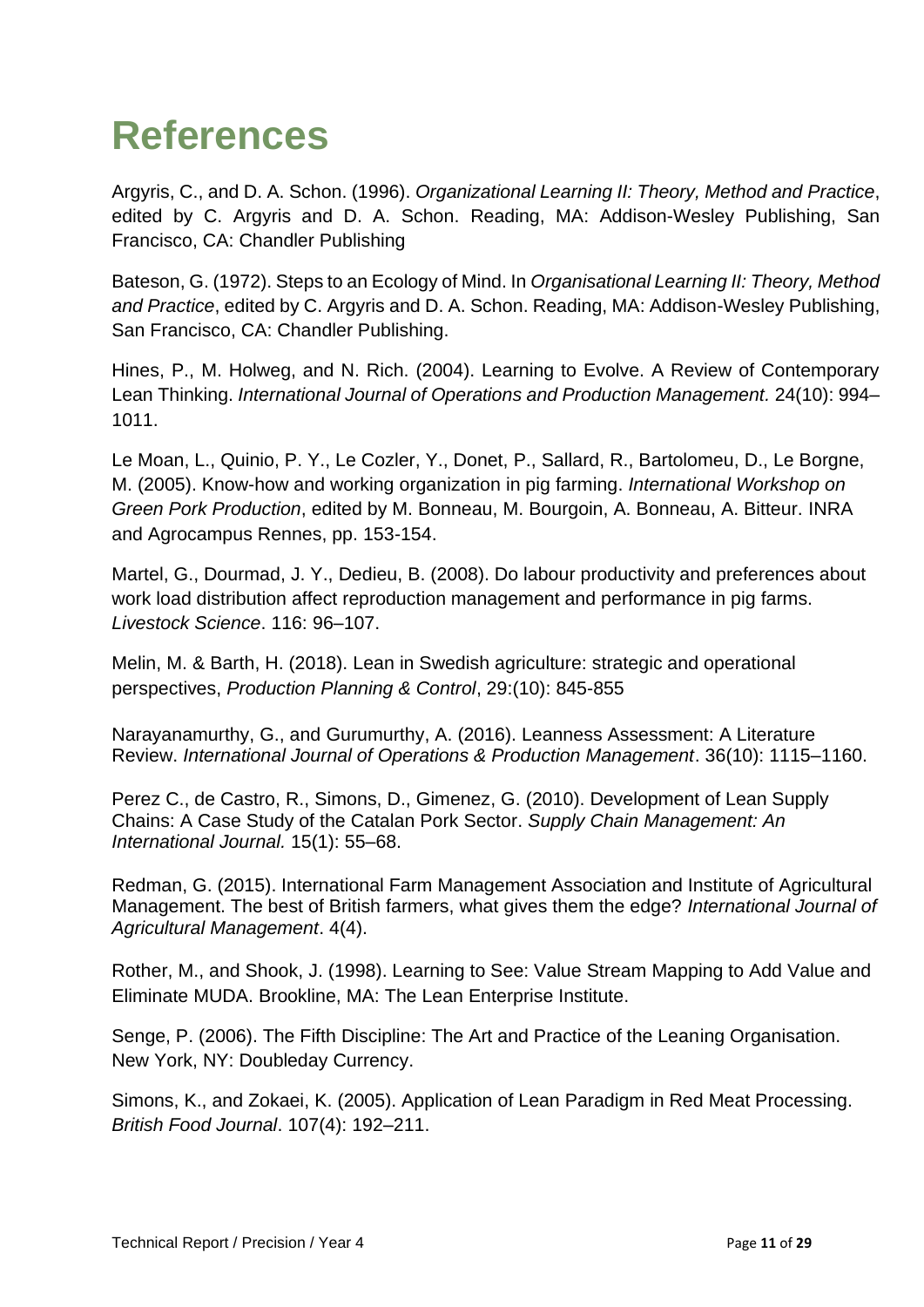White, K., Anderson, D., Bate, L. (1996) Increasing piglet survival through an improved farrowing management protocol. *Canadian Journal of Animal Science*. 76: 491-495

Wilson P, Harper, N., Darling, R (2012). Explaining variation in farm and farm business performance in respect to farmer behavioural segmentation analysis: Implications for land use policies" *Land Use Policy.* Vol 30: 147– 156

Womack, J. P. W., and Jones, D. T. (1996). Lean Thinking. New York, NY: Simon and Schuster.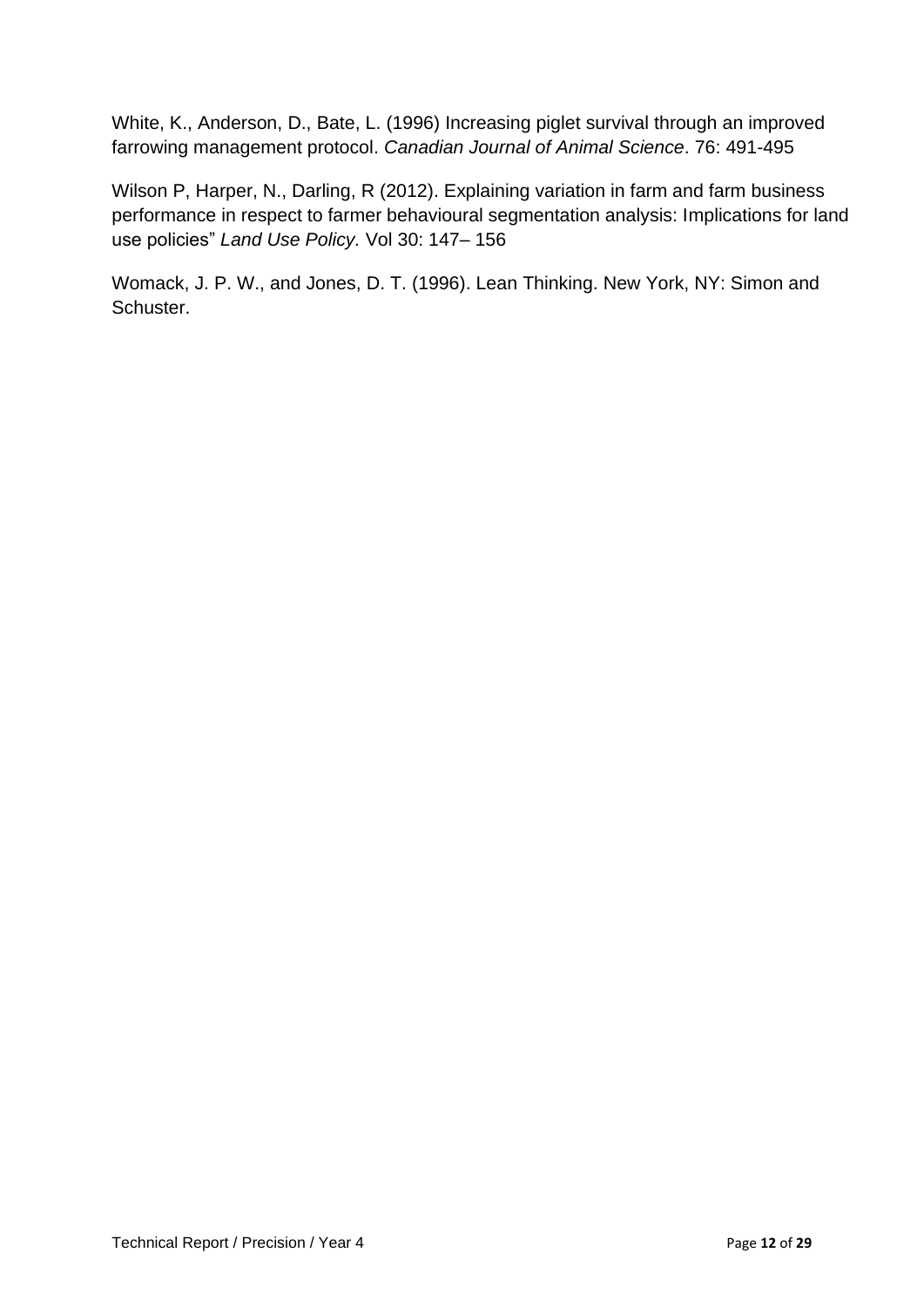## **Challenge: Increasing overall farm sustainability**

### **Authors: Rasmus Berg Larsen<sup>1</sup> , Ramon Muns<sup>2</sup>**

**Cost benefit analysis: Agata Malak-Rewlikowska<sup>3</sup> ,** 

**Editing: Claus Hansen<sup>4</sup>**

**<sup>1</sup>Landbrug & Fodevarer, Rasmus Berg Larsen E-mail:** [rbla@seges.dk](mailto:rbla@seges.dk) **<sup>2</sup>Agri-Food and Biosciences Institute (AFBI), Northern Ireland (UK), E-mail:**  [ramon.muns@afbini.gov.uk](mailto:ramon.muns@afbini.gov.uk) **<sup>3</sup>Warsaw University of Life Sciences – SGGW, Poland, E-mail:**  [agata\\_malak\\_rawlikowska@sggw.edu.pl](mailto:agata_malak_rawlikowska@sggw.edu.pl) **<sup>4</sup>Agriculture & Food Council, SEGES Pig Research Centre, Denmark, e-mail:**  [cha@seges.dk](mailto:cha@seges.dk)

## **Introduction**

Most industries are undergoing transformation towards sustainable production and the agribusiness is no exception. Sustainable production of pig meat involves many areas from selecting sustainable produced feed and feed ingredients, improving "on farm sustainable management" and continuous improvements of slaughtering, distribution and processing of meat and derived products. This transformation is driven by markets and legislators. However, the costs of the transformation demanded by legislators in western world is not necessarily covered in the price on the world market where meat is sold. Thus, there is a demand for an economically sustainable transformation in a competitive market. The present challenge was to evaluate implemented practices (best practices) aimed at "increased overall farm sustainability" for pig farms. The best practices presented in this report are economically sustainable and improve sustainability of food production, and thus may serve as inspiration for other farmers across Europe.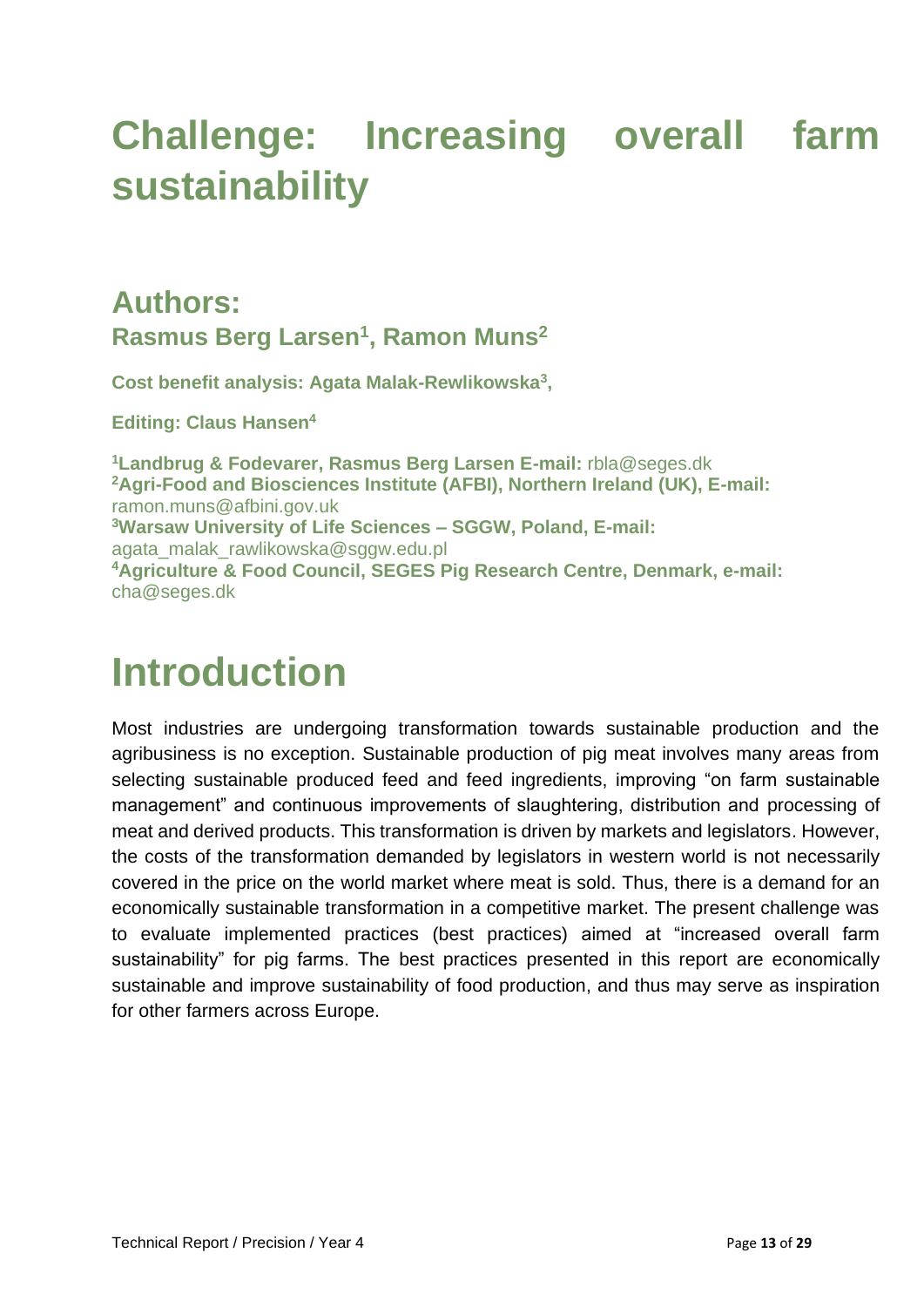## **1. The Background to the Challenge**

### **Increasing overall farm sustainability, the Brundtland Commission and UNs 17 Sustainable Development Goals**

Back in 1987, the Brundtland Commission coined a definition of Sustainable development that is still accurate and relevant to today's challenge of "Increasing overall farm sustainability":

*"Sustainable development is development that meets the needs of the present without compromising the ability of future generations to meet their own needs<sup>3</sup> ".*

The United Nations has set the direction for the worlds' development with 17 sustainable development goals (SDG). The 17 SDGs are a reminder that ongoing development worldwide must be made in such a manner, that it is compliant with the agenda of sustainability. The 17 SDGs are a guideline for governments, countries and companies to identify in which direction they should develop their solutions<sup>4</sup>.

For the food and agricultural sector, several SDGs are relevant. Multiple firms in the processing industry focuses on the SDG, e.g. Danish Crown has selected a number of goals, where they believe they have the biggest impact. Among others, they focus on zero hunger (goal no 2), responsible consumption and production (goal no 12), Climate Action (goal no 13) and Partnerships (goal no 17)<sup>5</sup>.

But why is a large company in the processing business focusing on SDG? And why should a European pig producer also focus on SDG? There a number of reasons why farmers and stakeholders should adopt an SDG approach to increase their overall sustainability, some of them are outlined below.

### **Focusing on increasing overall farm sustainability to help mitigate world's emergent crises.**

We are currently facing multiple emergent worldwide crises directly caused by the human action: global warming and climate change, hunger and poverty, etc. In all of them agriculture is a central part of the crisis and at the same time agriculture holds a key role in solving the crisis.

Regarding global warming and climate change, in a European context, the agricultural sectors contribution to greenhouse gas emissions was 10%<sup>6</sup> by 2017, meaning that the agricultural

<sup>3</sup> <https://www.iisd.org/topic/sustainable-development>

<sup>4</sup> <https://sustainabledevelopment.un.org/?menu=1300>

<sup>5</sup> <https://www.danishcrown.com/da-dk/baeredygtighed/vores-bidrag-til-fns-verdensmaal/>

<sup>6</sup> <https://ec.europa.eu/eurostat/cache/infographs/energy/bloc-4a.html>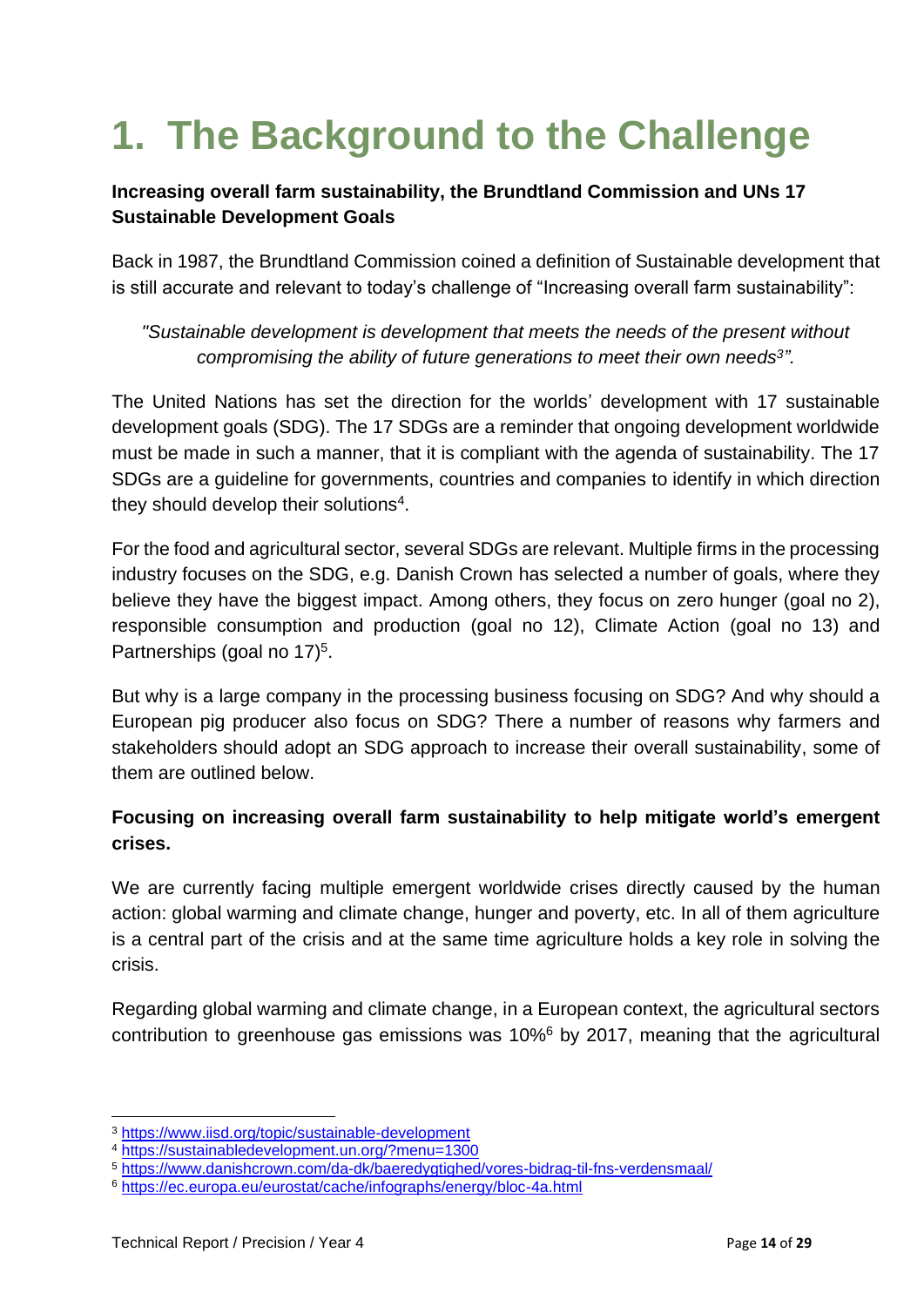sector has a shared responsibility for reducing the Greenhouse Gas emissions (see the list of FAO numbers on GHG emissions by livestock).

#### **FAO numbers on GHG emissions by livestock**

- Total emissions from global livestock: 7.1 Gigatonnes of CO<sub>2</sub>-equiv per year, representing 14.5 percent of all anthropogenic GHG emissions.
- Cattle (raised for both beef and milk, as well as for inedible outputs like manure and draft power) are the animal species responsible for the most emissions, representing about 65% of the livestock sector's emissions.
- In terms of activities, feed production and processing (this includes land use change) and enteric fermentation from ruminants are the two main sources of emissions, representing 45 and 39 percent of total emissions, respectively. Manure storage and processing represent 10 percent. The remainder is attributable to the processing and transportation of animal products.
- Cutting across all activities and all species, the consumption of fossil fuel along supply chains accounts for about 20 percent of the livestock sector's emissions.
- On a commodity-basis, beef and cattle milk are responsible for the most emissions, respectively, contributing 41 percent and 20 percent of the sector's overall GHG outputs. (This figure excludes emissions from cow manure and cattle used as draught power).
- They are followed by **pig meat, (9 percent of emissions**), buffalo milk and meat (8 percent), chicken meat and eggs (8 percent), and small ruminant milk and meat (6 percent). The remaining emissions are sourced to other poultry species and non-edible products.
- Emission intensities (i.e. emissions per unit of product) vary from commodity to commodity. They are highest for beef (almost 300 kg CO<sub>2</sub>-eq per kilogram of protein produced), followed by meat and milk from small ruminants (165 and 112kg CO2-eq.kg respectively). Cow milk, chicken products and **pork have lower global average emission intensities (below 100 CO2-eq/kg.)** (At the sub-global level, within each commodity type there is very high variability in emission intensity's, as a result of the different practices and inputs to production used around the world.
- Enteric emissions and feed production (including manure deposition on pasture) dominate emissions from ruminant production**. In pig supply chains, the bulk of emissions are related to the feed supply and manure storage in processing,** while feed supply represents the bulk of emissions in poultry production, followed by energy consumption.
- About 44 percent of livestock emissions are in the form of methane (CH4). The remaining part is almost equally shared between Nitrous Oxide (N<sub>2</sub>O, 29 percent) and Carbon Dioxide (CO<sub>2</sub>, 27 percent). This means that livestock supply chains emit:
	- $\circ$  Gt CO<sub>2</sub>-eq of CO<sub>2</sub> per annum, or 5 percent of anthropogenic CO<sub>2</sub> emissions (IPCC, 2007)
	- $\circ$  3.1 Gt CO<sub>2</sub>-eq of CH<sub>4</sub> per annum, or 44 percent of anthropogenic CH<sub>4</sub> emissions (IPCC, 2007)
	- $\degree$  2 Gt CO<sub>2</sub>-eq of N2O per annum, or 53 percent of anthropogenic N<sub>2</sub>O emissions (IPCC, 2007)

At the same time, 1 out of 9 people in the world were still undernourished in 2017<sup>7</sup>. Across the world there is still poverty and hunger, and a lack of access to the vital proteins necessary for an optimal nutritional diet. Combined with a projected world population around 9,7 billion in 2050, from 7,7 billion today, there is an expected increase on food demand, especially from protein of animal origin.

With an increase in world population, and the subsequent increase of food demand, more resources are needed to produce food. However, resources to produce food are limited and even scarce, the food production, and thereby the farmers, need to continue increasing their efficiency and sustainability.

<sup>7</sup> <https://sustainabledevelopment.un.org/sdg2>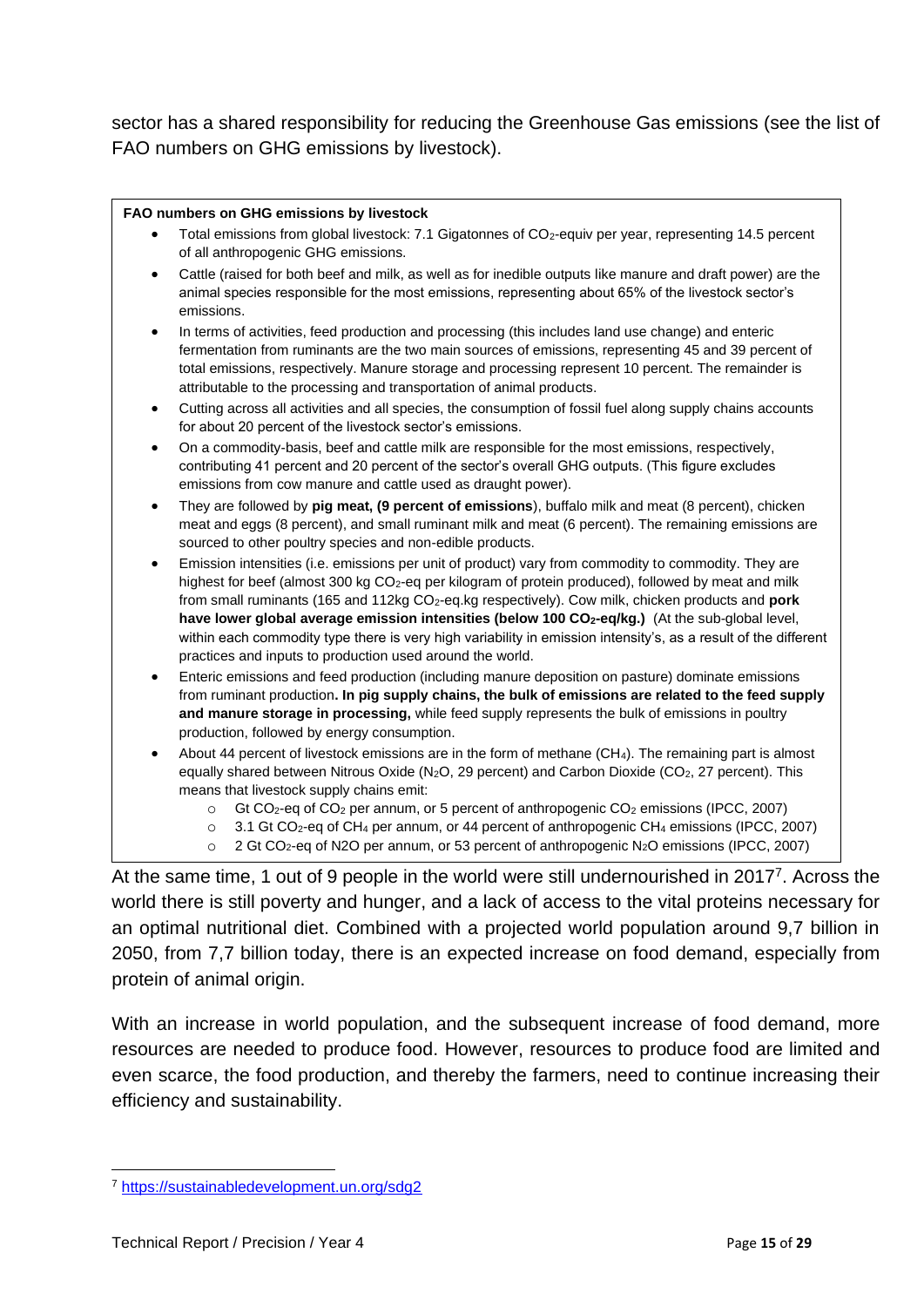### **Focusing on increasing overall farm sustainability to meet consumers demands**

For many farmers, overall farm sustainability is becoming a parameter of competition with increasing importance. More and more consumers are buying food, with a higher perceived level of sustainability<sup>8</sup>. Thereby overall farm sustainability is not only about what the world needs, but it is also a way of ensuring the commercialisation of its products.

Consumers are therefore asking for a higher level of perceived animal welfare, higher level of environmental friendliness, lower use of antibiotics, higher level of locally sourced food, etc. Farmers have to adapt to changes in consumer's preferences.

### **Trade-offs for each farm's sustainable development**

Achieving *overall farm sustainability* is complex and not without trade-offs. Often, initiatives will not only have positive effects on overall farm productivity, economy and sustainability. We can find an example in pig production regarding initiatives to increase animal welfare which, at the same time, might increase productions cost. Therefore, it is important to be aware of the consequences, and thereby outlive the *do no significant harm* (DNSH) principle, as mentioned in some EU publications<sup>9</sup>, meaning that the consequences of initiatives should do no significant harm. Thereby farmers should adopt a holistic approach to sustainable development.

## **2. Addressing the Challenge**

The challenge for the present section of the Technical report was "**Increasing overall farm sustainability"**. Sustainability is the focus in several EU projects. In the consortium of the EU PIG project a total of 22 good practices addressing the challenge were collected. Good practices are farmers that are using or heavily being involved in the examples addressing the challenge. From these 22 good practises the top 5 were selected and denominated as "Best Practice".

## **3. EU PiG Best Practice**

In order to identify the top five best practices for 'increasing overall farm sustainability' a series of criteria aiming at measuring the effectiveness of the collected practices to match the specific challenge were defined.

The following set of criteria have been scored for each practice.

### **Excellence/Technical Quality**

- o Clarity of the practice being proposed;
- o Soundness of the concept;

<sup>8</sup> <https://www.foodbusinessnews.net/articles/15162-sustainability-leads-off-five-trends-for-2020>

<sup>9</sup> [https://ec.europa.eu/info/sites/info/files/business\\_economy\\_euro/banking\\_and\\_finance/documents/200309](https://ec.europa.eu/info/sites/info/files/business_economy_euro/banking_and_finance/documents/200309-sustainable-finance-teg-final-report-taxonomy_en.pdf) [sustainable-finance-teg-final-report-taxonomy\\_en.pdf](https://ec.europa.eu/info/sites/info/files/business_economy_euro/banking_and_finance/documents/200309-sustainable-finance-teg-final-report-taxonomy_en.pdf)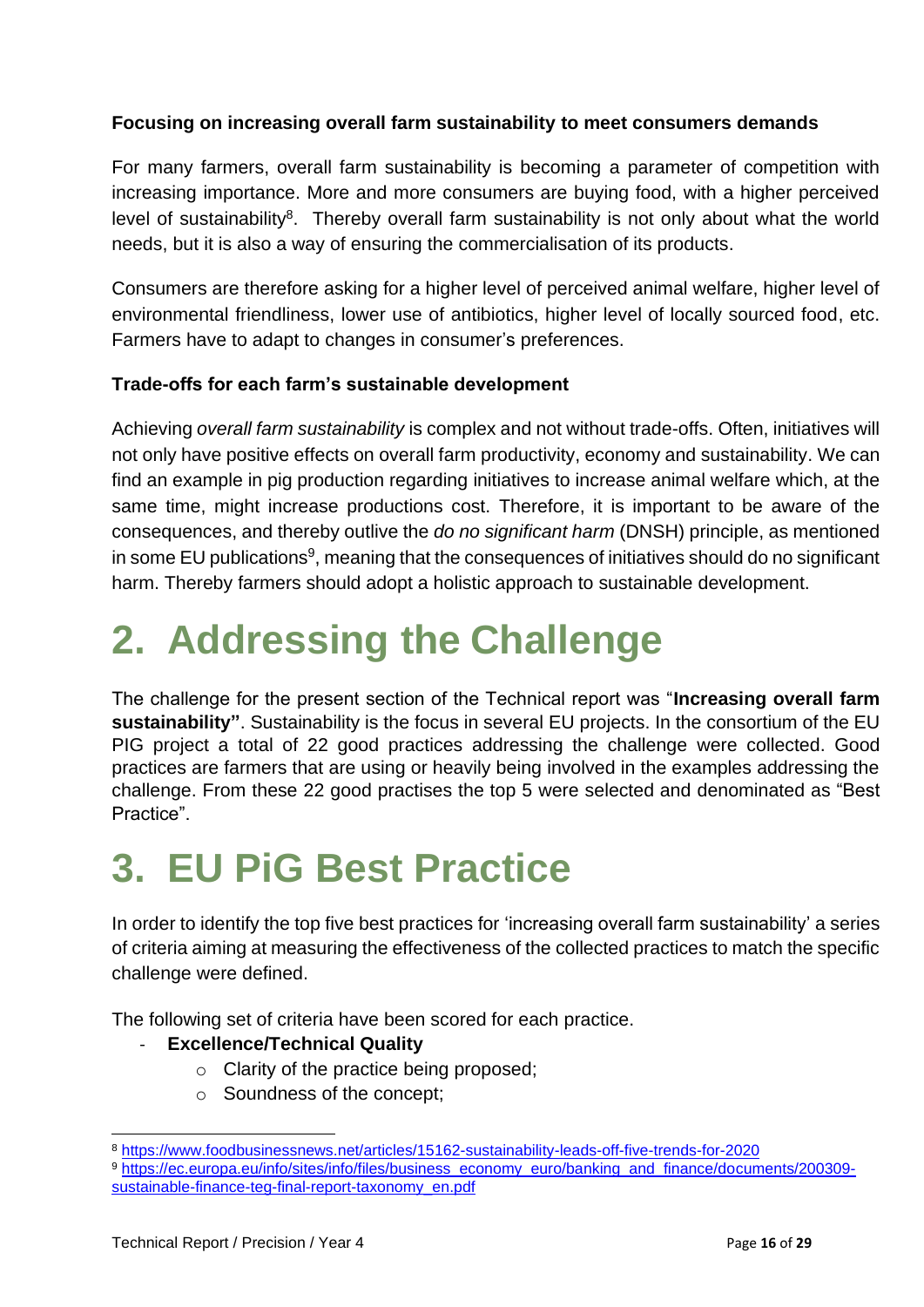- o Knowledge exchange potential from the proposed practice;
- o Scientific and/or technical evidence supporting the proposed practice.
- **Impact** 
	- o The extent to which the practice addressed the challenges pointed out by the R-Pigs Groups;
	- o Clear/obvious benefits/relevance to the industry;
	- $\circ$  Impact on cost of production on farm and/or provide added value to the farming business or economy;
	- o The extent to which the proposed practice would result in enhanced technical expertise within the industry e.g. commercial exploitation, generation of new skills and/or attracting new entrants into the industry.

#### - **Exploitation/Probability of Success**

- o The relevance of the practice to each MS or pig producing region/system;
- o Timeframes for uptake and realisation of benefits from implementation of the proposed practice are reasonable;
- o Level of innovation according to the Technology Readiness Level (TRL););
- $\circ$  The extent to which there are clear opportunities for the industry to implement the practice/innovation;
- o Degree of development/adaptation of the practice to production systems of more than one Member State.

Scores had to be in the range of 0-5 (to the nearest full number). When an evaluator identified significant shortcomings, this was reflected by a lower score for the criterion concerned. The guidelines for scoring are shown below (no half scores could be used).

| O                   | The practice cannot be assessed due to missing or incomplete<br>information.                              |
|---------------------|-----------------------------------------------------------------------------------------------------------|
| $1 -$ Poor          | The practice is inadequately described, or there are serious<br>inherent weaknesses.                      |
| $2 - Fair$          | The practice broadly addresses the criterion, but there are<br>significant weaknesses.                    |
| $3 - Good$          | The practice addresses the criterion well, but a number of<br>shortcomings are present.                   |
| $4 - V$ ery<br>Good | The practice addresses the criterion very well, but a small number<br>of shortcomings are present.        |
| 5 - Excellent       | The practice successfully addresses all relevant aspects of the<br>criterion. Any shortcomings are minor. |

The selection of the top five practices followed a procedure in six steps:

- 1. All members of the TG had the opportunity to send their scoring sheets to the TG leader.
- 2. The TG members provided brief comments to the first 10 practices they have chosen as best practices, as these comments facilitated the discussion about the first five.
- 3. The TG leader standardized all individual scores by calculating Z-scores.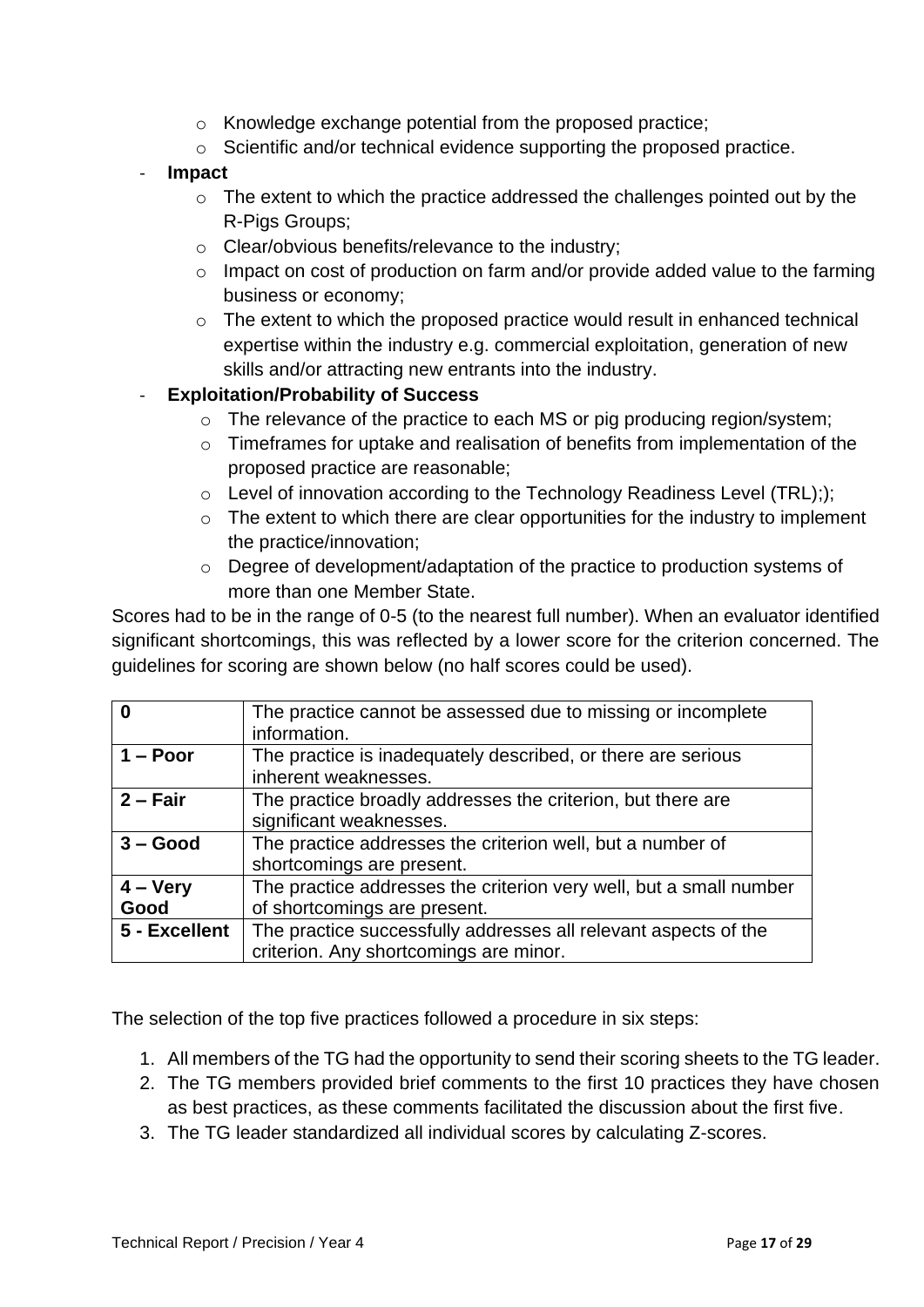- 4. The first 10 practices have been ranked according to the average Z-scores of all participants of the Thematic Group. All other lower ranked practices have been excluded.
- 5. The TG leader collected all the comments of the individual members of the TG for each of these 10 practices and sent them around to the TG.
- 6. In a dedicated meeting, the Thematic Group discussed the results and finally decided on the top five best practices for each challenge based on the comments provided by the group.

### **3.1. Validation of the top five best practices**

### Winning Ambassador:

Best practice **'Sustainable produced ABF Rypsiporsas'** from Finland was selected as EU-Pig ambassador 2020 for the challenge 'Increasing overall Farm Sustainability'. [\(https://www.hk.fi/tuotteet/rypsiporsas/\)](https://www.hk.fi/tuotteet/rypsiporsas/)

*Rypsiporsas® pigs are fed with an optimised mixture of close-to-the-farm harvested crops that makes the meat more delicious and is rich in omega-3-fatty acids. The pigs are raised completely without antibiotics. The next goal of the farm is to make its production carbonneutral.*

*The calculated carbon footprint for Rypsiporsas is on our farm 2.5 and on average 3.3 kg CO2/kg (*the authors were not able to find any reference)*. This is lower than that of pigs raised in other European regions, using mainly soybean-based feeds. To calculate our carbon footprint, we use the Biocode tool, which is based on ISO-standards and IPCCrecommendations.*

We have solar panels to increase our energy production. Feedstuffs make the biggest share *of the farm's footprint, so we participate in a project to optimize the input/output-ratio of feed. The project studies conservation agriculture in terms of fertilization and soil cultivation methods. Effects of conservation agriculture on greenhouse gas emissions is shown by several studies, and it also reduces the risk of soil runoff.*

Rypsiporsas, meaning Rapeseed Pork, is a concept developed and owned by HKScan Corporations (HK), in Finland<sup>10</sup>. The concept incorporates several elements of sustainability:

- Reducing the carbon footprint of the pigs;
- Nutritional features that are healthier;
- Upbringing without antibiotics;

<sup>10</sup> <https://www.hkscan.com/en/market-areas/hkscan-in-finland/>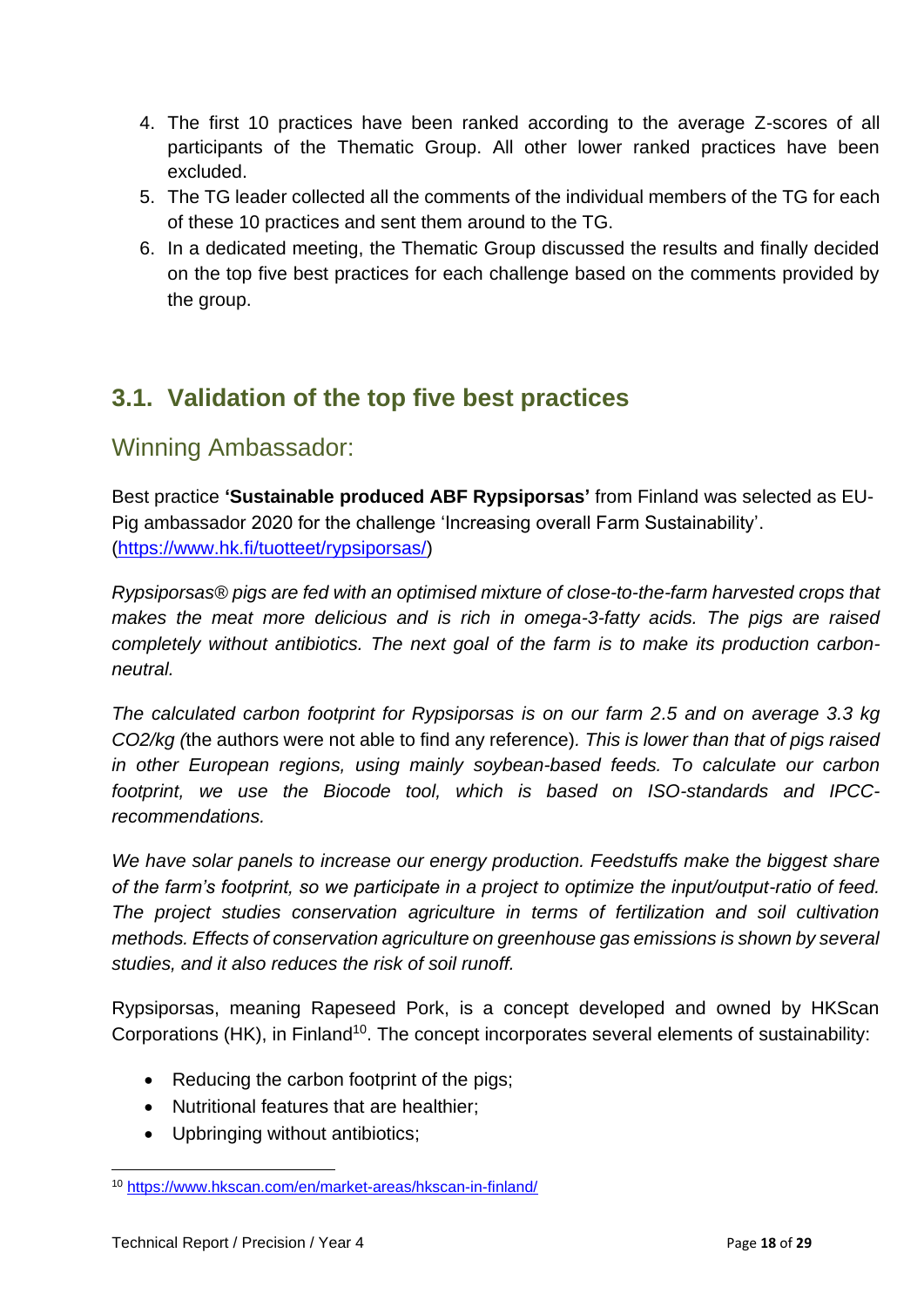• A greater extent of local sourced feed.

The main feature of Rypsiporsas is the relatively low carbon footprint, and the focus on bringing it even further down. With help from the VTT Technical Research Centre of Finland (Teknologian tutkimuskeskus  $VTT^{11}$ ) and the Biocode tool, they have measured the carbon footprint for pigs throughout the value-chain<sup>12</sup>. According to HK, the Biocode tool incorporates IPCC-recommendations, which should be praised. In general, the ability to accurately measure, identify the sources of greenhouse gas emissions and document the carbon footprint is essential, in order to bring down the carbon footprint. It should be noted that the authors are not experts on Life Cycle Analysis, and tools like Biocode. Therefore, the claim is not thoroughly tested.

There are also several features of the best practice that should appeal to more certain consumer groups. According to HK, the meat is also healthier and tastier, due to the mixture of feed, which the pigs are fed with<sup>13</sup>. Especially, Rapeseed seems to be central in that context, which is claimed to be a good source of omega-3 fatty-acids<sup>14</sup>. Rapeseed meal use has recently increased in EU as an alternative to soybean meal as the main dietary protein ingredient in pig diets. From a recent meta-analysis study, it was identified that in a nutritionally balanced diet, up to 30% rapeseed meal in growing-finishing pig diets, compared to a soybean meal-based diet, did not compromise growth performance (Hansen et al., 2020). Although rapeseed meal has been associated with increased levels of polyunsaturated fatty acids (PUFA), among them omega-3 and omega-6, evidence from literature does not clearly show the actual extend or magnitude of its effect (Grabez et al., 2020). It should be noted however, that the authors are not experts in nutrition, and it is beyond the scope of the report to validate this detail further.

As we have seen, only up to 30% rapeseed meal inclusion as a sole substitute of soybean meal has been identified for diets nutritionally balanced. However, the specific nutritional plan of the animals is not stated in the best practice. To properly assess whether the nutritional requirements of the animals are being sufficiently fulfilled and to identify any potential issues connected to the health of the pigs associated to eating a high levels of rapeseed meal, we should know the other feedstuffs used in the diet and the diet's specific nutritional composition, such as essential amino acids, minerals and vitamins.

Similarly, the pigs are raised without antibiotics. There is a growing concern of antimicrobial resistant bacteria and a need to reduce the use of antibiotics in pig production in particular and in livestock production in general. While producing without antibiotics will appeal to consumers, benefit commercialisation and reduce the cost of the drugs; it requires the

<sup>11</sup> <https://www.vttresearch.com/en/about-us/what-vtt>

<sup>12</sup> [https://www.hkscan.com/fi/uutishuone/press-releases/2019/09/vtt-laski-rypsiporsas-elaimen-hiilijalanjaljen](https://www.hkscan.com/fi/uutishuone/press-releases/2019/09/vtt-laski-rypsiporsas-elaimen-hiilijalanjaljen-c3407183/)[c3407183/](https://www.hkscan.com/fi/uutishuone/press-releases/2019/09/vtt-laski-rypsiporsas-elaimen-hiilijalanjaljen-c3407183/)

<sup>13</sup> <https://www.hk.fi/tuotteet/rypsiporsas/>

<sup>14</sup> <https://www.hk.fi/tuotteet/rypsiporsas/ruokavalio/>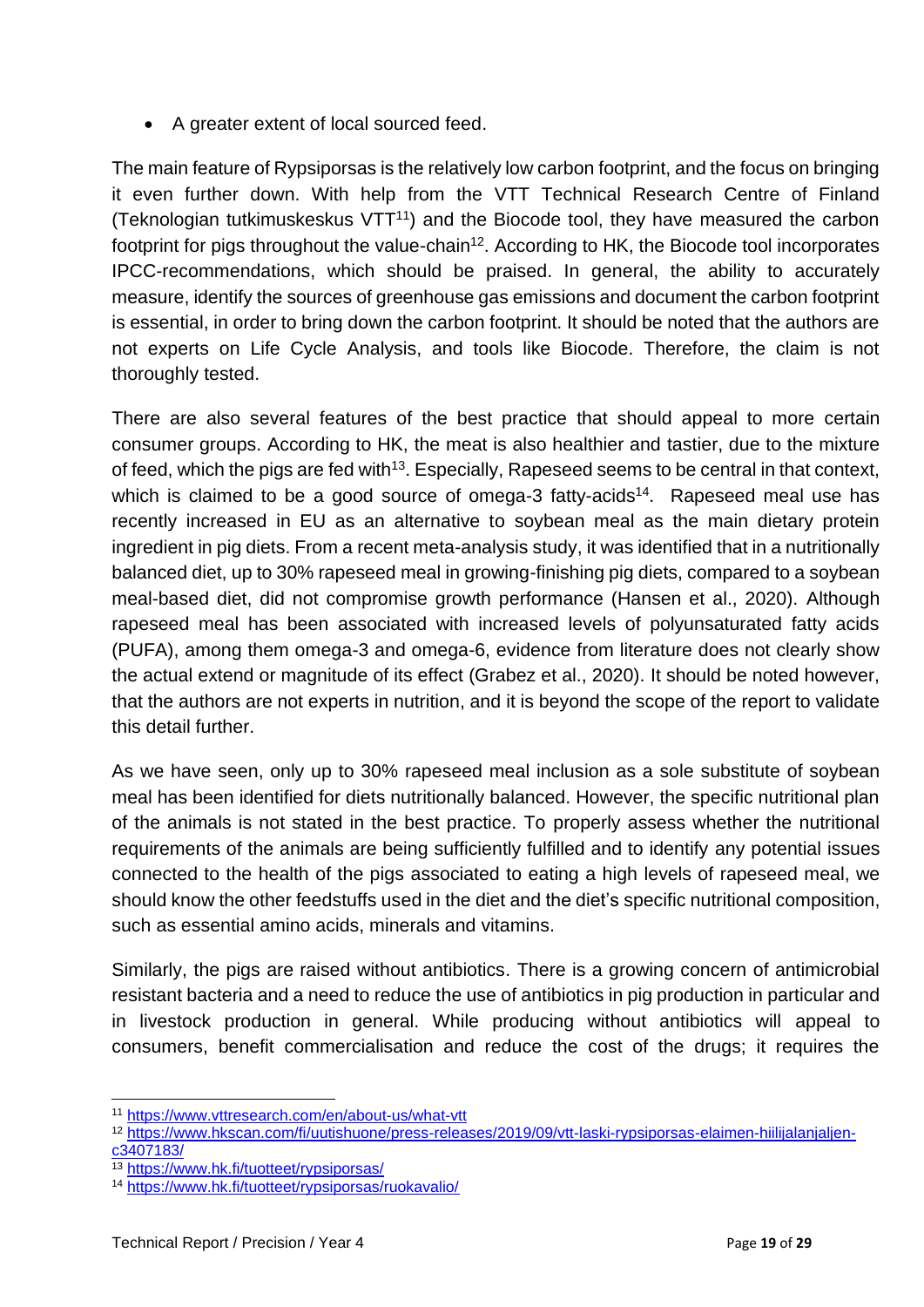implementation of other measures that might increase production costs (e.g., change in diet nutritional characteristics, use of additives, biosecurity management, stock density, increased labour, etc.) and close attention must be paid to the health of the animals to prevent disease outbreaks.

In addition, pigs' diets are, to a great extent, locally sourced and based on alternatives to the conventional soya-based diet. Many consumers are worried about the large import of soya from South America and should therefore be pleased to know that soya is not a part of the feed for Rypsiporsas. The production of soya is known to be linked to deforestation of rainforests in South America, which has detrimental effects on climate change. Thus, decreasing, or in this case, eliminating the import of soya, will decrease the impact on climate change of pig production and thereby the carbon footprint of the meat (Morton et al., 2006).

Overall, the current best practice should be appraised for its holistic approach to a sustainable production of pigs. There are several aspects of the best practice incorporating different features of sustainability, especially when it comes to the preferences of the consumers. Furthermore, HK have with Rypsiporsas gone far in order to measure and document the carbon footprint of the pigs. And the ability to measure and document, is a key aspect in the development of sustainable production.

The following practices complete the EU-Pig top five best practices for increasing overall farm sustainability.

**ERII heating system: Individualized intelligent regulation equipment, Spain**  [\(http://www.empresasnuevas.es/es/directory/details/porcibalsa-sl.html\)](http://www.empresasnuevas.es/es/directory/details/porcibalsa-sl.html)

*Heating during first days of piglet life is crucial for survival and future performance. Heating plates used in conventional farms usually work all the time depending only on room temperature and not taking into account each litter's needs (e.g., age, health status, presence of animals using it or temperature).* 

*Our system aims at reducing heating costs as well as increasing productivity, with an individual heating system (ERII) for new-born piglets. We use ERII (designed by Lamapor) that reduces energy costs and provides the best conditions to each litter, according to real litter needs. The heating plates are turned on/off depending on the presence/absence of animals on them and, thanks to the presence of probes, the plates automatically adjust its temperature according to the litter's specific needs. The farmer can control it from his mobile (Android/iOS) and rapidly modify the temperature when there are problems within a litter. Farmers can receive notifications when problems/issues occur.*

*The system installation is easy and fast. Compared with the conventional heating plates' installation, the ERII system needs one extra day of work. The price per site is about €100, with approximately a 4–year return (only taking into account the energy). The return on investment is even better once the improvement in production (less mortality rate) is counted.*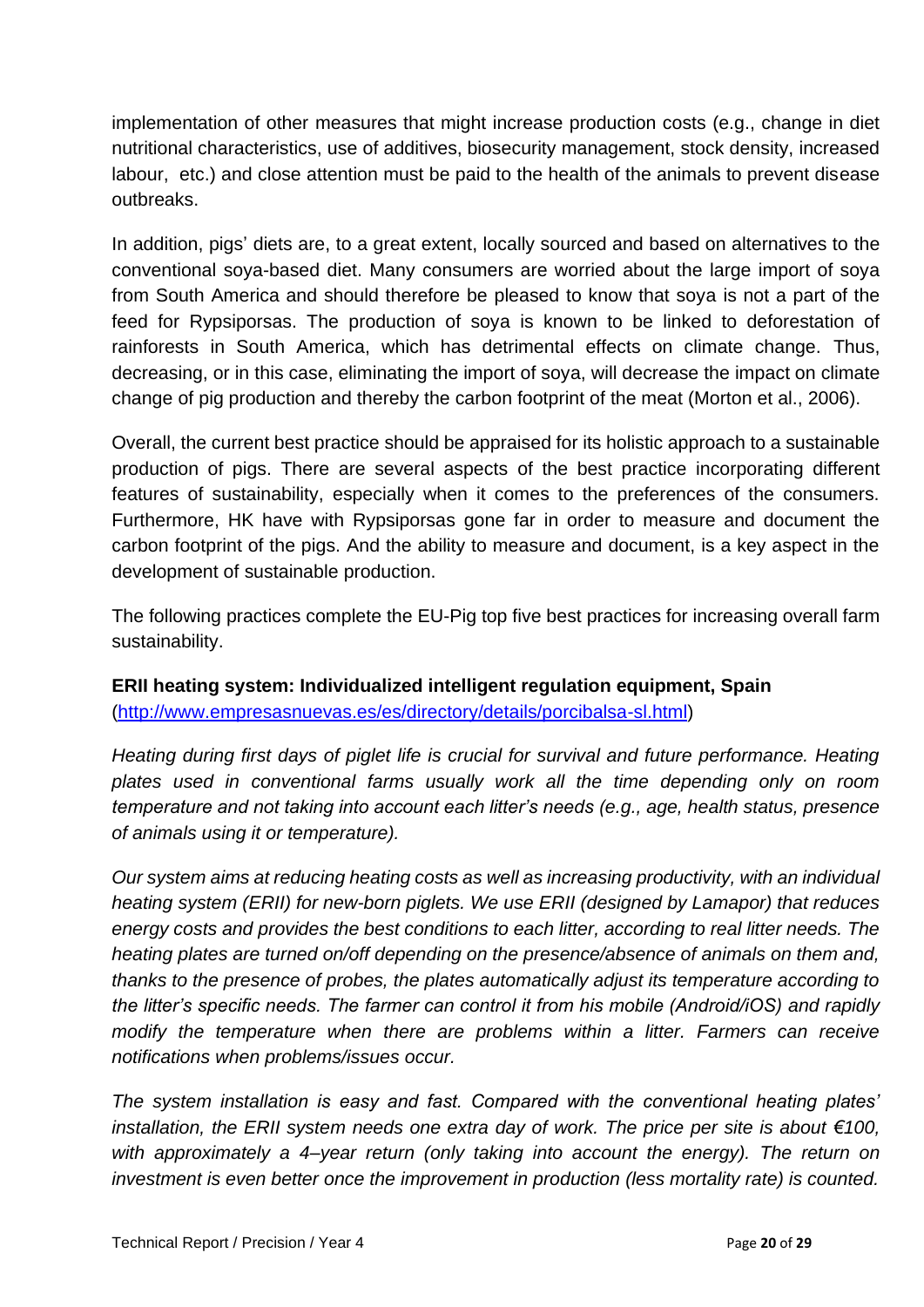The ERII Heating System: Individualized Intelligent Regulation equipment, is a system for heating plates for new-born piglets. The system is characterized by its ability to function in accordance to the presence/absence of piglet on them as well as its ability to adjust the temperature according to the litters' specific needs. The farmer can control the system from an Android/iOS unit. There are several aspects in terms of sustainability in this case:

- Productivity and thereby resource efficiency;
- Animal welfare;
- Energy savings.

As mentioned, proper heating is essential during the piglets first days of life. Due to their lack of body fat reserves and high body surface per body volume ratio at birth, piglets are highly susceptible to hypothermia. Hypothermia in new-born piglets can lead to death within the first three days of live, in less extreme cases it can lead to impaired colostrum and milk intake which will have negative consequences throughout the piglet's upbringing. With the claim, that the heating plates are able to increase productivity (e.g., reduce piglet mortality, increase growth), the heating plates contributes to a sustainable development by ultimately increasing the kg of meat produced by a sow.

Furthermore, the best practice also includes an animal welfare aspect. Pre-weaning mortality in pig farms is not only a production issue, is also considered a welfare concern. Therefore, any practice that contributes to increase piglet early survival is also raising herd's animal welfare level. Nonetheless, management of pen temperature in the farrowing room is a complex aspect of pig production. While piglets' requirements are above 33ºC at birth, sows have a comfort temperature range of 18-20ºC, above which start displaying thermoregulatory behaviour and above 25ºC can start showing heat stress symptoms (Herpin et al., 2002; Muns et al., 2016). With the information provided we can't assess the impact of the heating system might have on sows and we can only discuss its benefits in theory.

Last, the best practice is providing the farmer with savings in energy. According to the best practice description, there is a reduction in the heating cost, up to 40 %. Therefore, the payback period, is also stated to be only 4 years. By reducing heating energy requirements, there is an improvement of sustainable on farm production, especially if the heating is being produced using fossil energy.

Overall, the best practice is a fine example of innovations in equipment that are necessary for a sustainable development. The best practice, according to the provided description, is able to increase productivity for a relatively low investment, and it has the potential to increase herd's welfare while it's able to save energy. In large scale, at multiple farms, there could be considerable sustainable gains, both considering animal welfare and climate.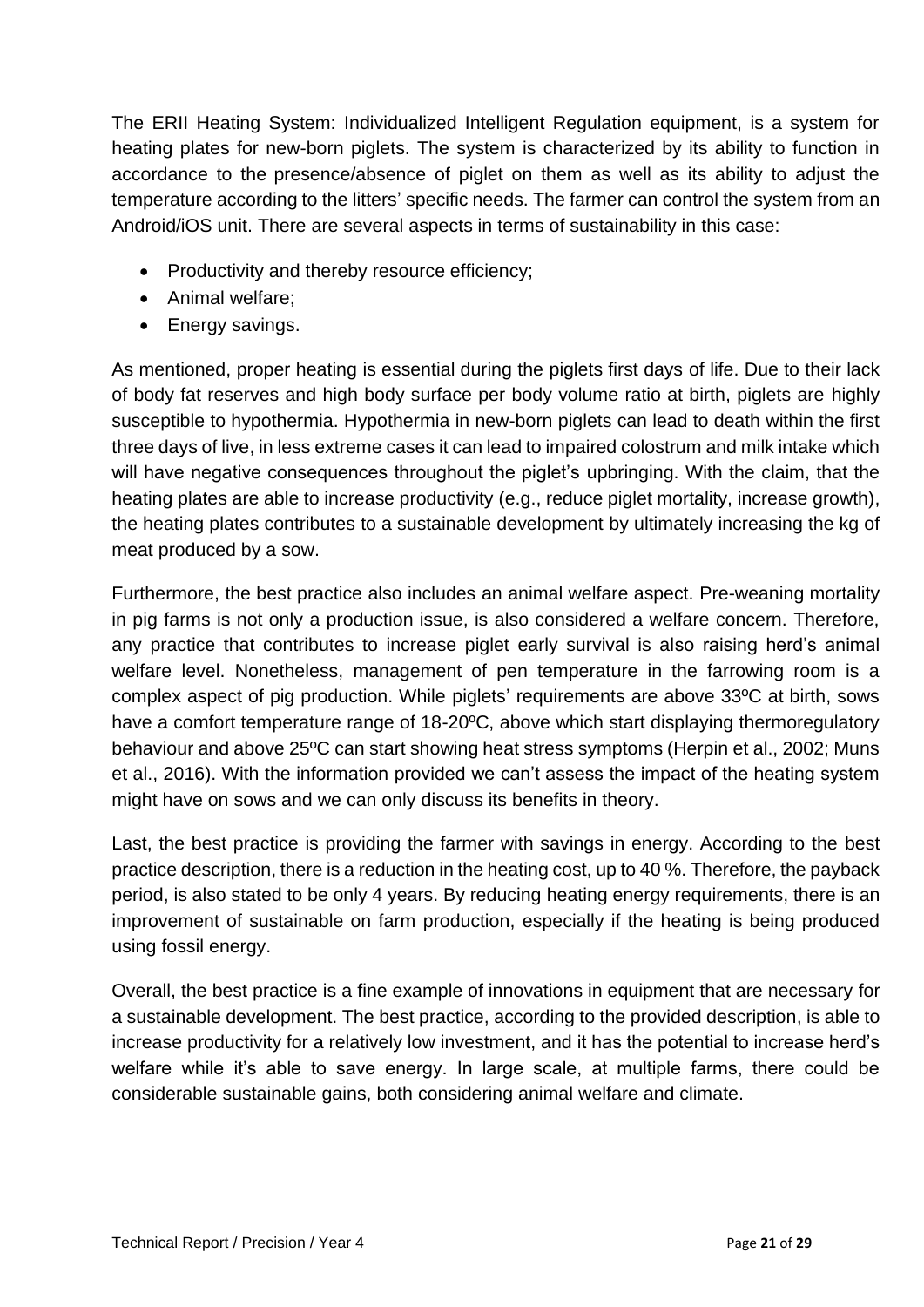#### **Micro scale digester, Belgium**

[\(https://www.innovatiesteunpunt.be/en\)](https://www.innovatiesteunpunt.be/en)

*Faeces and urine are separated under the slatted floor. The sloped floor makes sure the urine is collected in a urine gutter, while the faeces are scraped with a newly developed scraper towards a collection pit. The immediate separation and the frequent removal results in the prevention of production of ammonia emission. So, this is not an end-of-the-line technique.* 

*The air inside the stable is better than on the average farm, so the health for farmers and pigs is improved. The fresh faeces are digested in an on farm small scale mono-digester that produces heat and electricity. First Bart reconverted a small existing building in order to experience the technique in practice. He was satisfied with the excellent in-house conditions both for farmers and pigs and the practicability of the technique. This gave him confidence to plan and construct a new and bigger building.*

The idea of the best practice, and the micro scale digester, is to immediately separate the faeces and urine in the stables, which give a better input to a farm micro scale digestor, which in return produces heat and electricity. According to desk-research, and thereby not validated, the separation happens every 6 hours<sup>15</sup>. There are therefore several positive consequences and overall farm sustainability aspects in this relation:

- Better animal welfare and performance;
- Better working conditions for staff and less odour and ammonia for environment;
- Production of heat and energy based on circular resources;
- Decreased methane emissions from manure storage and handling.

The separation of faeces and urine and its frequent removal from the pen should contribute to a proper pig health and increase the animal welfare and performance. Slurry, usually stored in manure pits located underneath the pens, is a source of gas and emissions that can reduce pig and staff's welfare and, in some cases, also reduce health. Ammonia is arguably the most relevant but not the only gas produced by slurry (e.g., CH4, H2S, CO2, etc.). In addition, specific pathogens present in slurry can contribute to disease transmission across production batches. Although in the literature there are very limited evidence of the potential benefits of this novel slurry management system (due to its limited implementation in the sector), it has potential to facilitate improvements in farm's productivity (e.g., pigs growth efficiency) and overall welfare (for both pigs and staff).

The 'cleaner' air should furthermore improve the working conditions for the staff at the farm. According to Bart Vanackere it is "*more comfortable to be inside his stable, than a stable where* 

<sup>15</sup> <https://www.vilt.be/schonere-stallucht-op-vlaams-varkensbedrijf>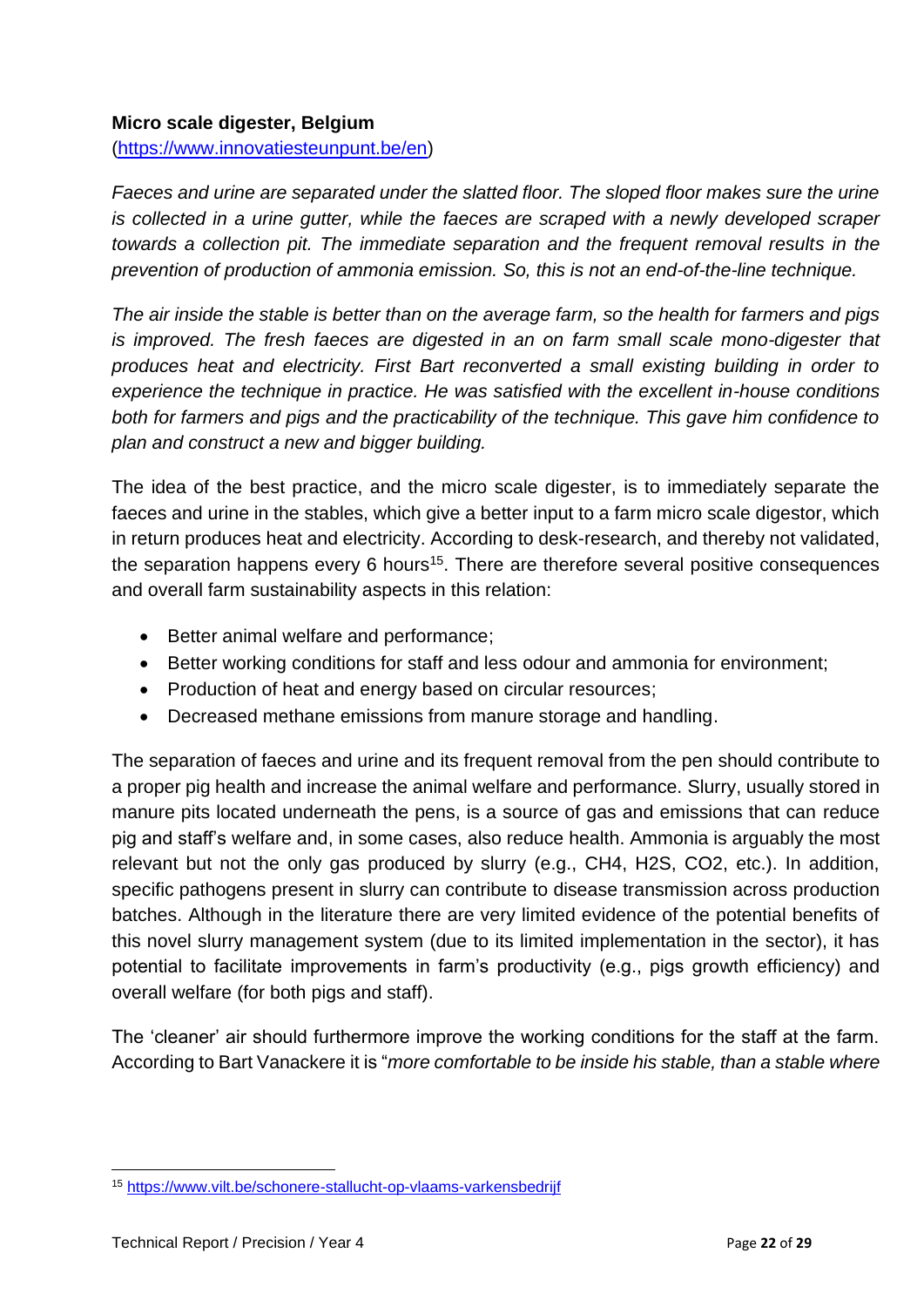*the manure is being stored below the slatted floor*" <sup>16</sup>. Likewise, its claimed that the surrounding environment to the farm and stables, should have less odour nuisances.

By separating the faeces and urine, it is possible to use the fresh faeces in a small farm scale mono-digester, and thereby produce heat and electricity. The farm is utilizing already existing resources in a circular manner, and they should therefore be able to make some savings on heat and electricity – in terms of costs and resources. By using the manure for the production of biogas, greenhouse gas emissions and emission to the environment while stored and when being spread on fields will also be lower (Monteny et al., 2006). Presumably, by separating urine from faeces at the collection point, ammonia emissions can be reduced significantly. Ammonia emissions have been identified as a threat to biodiversity in different areas across EU. At the same time, the loss of nitrogen via ammonia also reduces the fertilising value of the slurry. The current best practice has the potential to reduce environmental impact of farm's activity while improving nitrogen use efficiency of the system.

Overall, the system holds several aspects worth considering in terms of increasing the overall farm sustainability. The system has several sustainable outputs, for both the animals, the working staff and the surrounding environment. Despite the high investment required to change the slurry collection method and to install a mono-digester, it is a system worth considering for many farmers, especially for new build farms.

#### **NatureLine low-emission label pig production finisher barn, Austria**

[\(https://nature-line.com/index.php](https://nature-line.com/index.php) & [http://www.hofkultur.at/familie-pamminger/\)](http://www.hofkultur.at/familie-pamminger/)

*The opportunity to increase farm sustainability arose to fulfil requirements of pork label program "Hütthaler" and "FAIR HOF" issued by HOFER in Austria. Requirements were: construction of new finisher house, low-Emission, Welfare Pig house ensuring fresh air, labour efficiency and higher performances. The pig house provides 1,4 m<sup>2</sup> per pig including a warm resting area, an outdoor area covered by a roof with solid flooring at the feeding area and slatted floor at the front with drinkers to encourage pigs to defecate there. Spotmix Multiphase Feeding system and natural ventilation were installed. Straw for resting area is placed manually and used for enrichment of pigs to improve the thermic micro conditions and the welfare of pigs.* 

*NatureLine concept saves energy, reduces environmental impact including odour and ammonia emissions and improves pig welfare. The system requires more intense management due to functional separation of resting, activity and manure area.* 

The best practice is a combination of concepts and systems:

<sup>16</sup> Translated from<https://www.vilt.be/schonere-stallucht-op-vlaams-varkensbedrijf>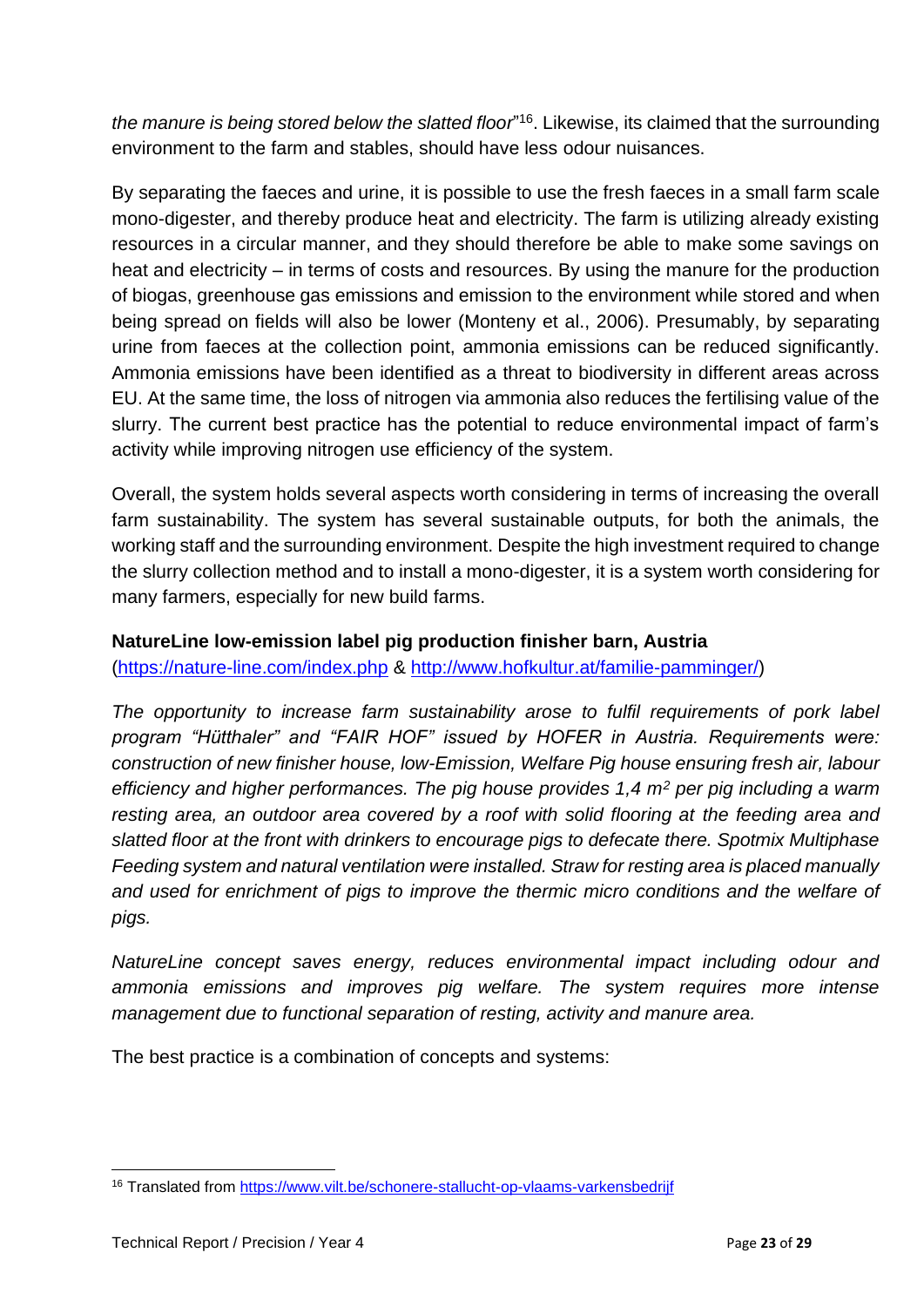- A production and marketing concept called FAIR HOFF, between Hütthaler (a processing company<sup>17</sup>) and HOFER (a supermarket chain in Austria<sup>18</sup>).
- A production and inventory system, called "NatureLine low emission stables"<sup>19</sup>
- The Pamminger-Family is a producer in Austria, who produces pigs for the FAIR HOFF concept, some of them in the NatureLine low emissions stables<sup>20</sup>.

There are several aspects of overall farm sustainability in the combination, some of them outlined below:

- Consumer driven sustainable development;
- Improved animal welfare;
- Reductions in emissions and odour.

The farm is operating and producing under a brand and a concept, which are driven by a retailer company and ultimately, by the consumers. The FAIR HOFF provides a minimum fixed price.

The concept FAIR HOFF and the NatureLine stables claim to improve animal welfare. There are minimum requirements to the amount of space per pig and time used in managing the pigs<sup>21</sup>. Animal welfare can be difficult to assess in farm animals, it usually requires recording a combination of behaviour and physiologic parameters to properly assess welfare. Therefore, it is difficult to properly assess the best practice impact on welfare. Nonetheless, it is known that welfare will increase with increasing the amount of space per animal and providing the animals with straw. The welfare benefits of using straw as enrichment material are well known (Van de Weerd et al., 2009; Buijs & Muns, 2019), The description of the best practice does not provide comprehensive data for all aspects of the production. Hence, it is not possible to assess a more complete evaluation of animal welfare. Obviously, enrichment material should be provided in all parts of the production cycle for all groups of animals to obtain the best possible welfare.

Furthermore, it is claimed that there are lower emissions and less odour produced thanks to the NatureLine concept<sup>22</sup>. It has been highlighted in a previous best practice the importance of reducing gas emissions and its impact on farm sustainability. However, no detail is presented explaining how such improvement is achieved.

Overall, the current best practice has potential to increase overall farm sustainability through welfare, performance and commercial improvements.

<sup>19</sup> <https://nature-line.com/en/natureline-low-emission-animal-welfare-stable>

<sup>17</sup> <https://huetthaler.at/unternehmen/>

<sup>18</sup> <https://www.hofer.at/de/ueber-hofer/unternehmen.html>

<sup>20</sup> <http://www.hofkultur.at/familie-pamminger/>

<sup>21</sup> [https://www.hofkultur.at/hofkultur-grundsaetze-schwein/.](https://www.hofkultur.at/hofkultur-grundsaetze-schwein/)

<sup>22</sup> <https://nature-line.com/en/natureline-low-emission-animal-welfare-stable>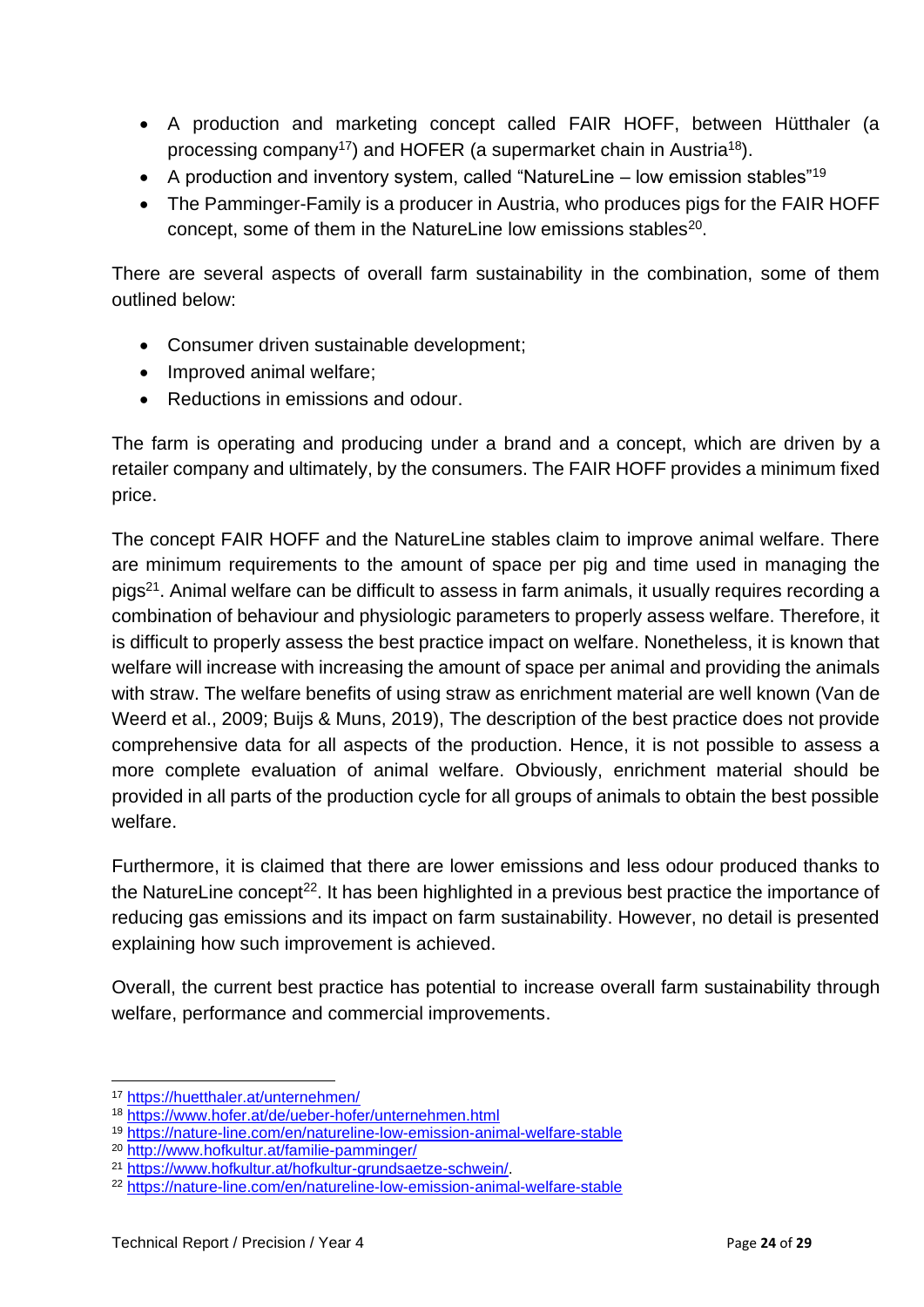### **Sustainable sow farm, Denmark**

[\(https://pigresearchcentre.dk/\)](https://pigresearchcentre.dk/)

*The slurry is used on the farm's biogas plant and from there back as fertilizer to the fields. It is also a goal to reduce spraying against pests. The following strategic projects were introduced:*

- *Biogas based on slurry combined with food waste from households as well as cut straw.*
- *Introduction of Agriculture cultivation methods based on the principles of circular economy.*
- *Cultivation of horse beans to replace soya beans.*
- *Cultivation of willow for energy purpose.*
- *A biogas plant was built. At the same time, methods of storing and handling biological*  waste and straw (which in cut condition should be added to the slurry coming from pig *production) were implemented.*
- *Introduction of Agriculture cultivation methods based on the principles of circular economy: production system where you sow directly on top of the stub field (a special sowing machine had to be purchased). "Plough free Plant production" provides much more life in the soil surface of worms and mites*.

The best practice is displaying a range of different initiatives aimed to increase overall farm sustainability. The initiatives range from different production methods in the fields, e.g. Ploughfree cultivation to initiatives regarding biogas. The ability to utilize all the benefits of manure is key to increase farm's sustainability, and thereby realizing the value in manure.

The best practice mentions conservation agriculture as one of the initiatives. Conservation agriculture has recognised benefits such as increasing the value and life in the soil. However, it also has potential such as greater use of pesticides since you cannot plough.

The best practice also lists an initiative to cultivate horse beans (assumed locally) instead of soybeans (assumed imported). As discussed in a previous best practice, sourcing feed ingredients for animal production locally, have positive climate effects such as reduced emissions and carbon footprint of the farm due to transport and indirect land usage.

Building of a biogas plant, including storage, handling of biological waste etc., which is the major initiative of the best practice, has several positive effects. For example, it is claimed that all electricity and heat at the farm is produced at the biogas plant, and that the only fossil energy used is for the machines. It should be noted however, that documentation was not provided. Furthermore, the methane emissions from storing and spreading the manure will be significantly lower once the manure has been digested in the biogas plant first (Monteny et al., 2006).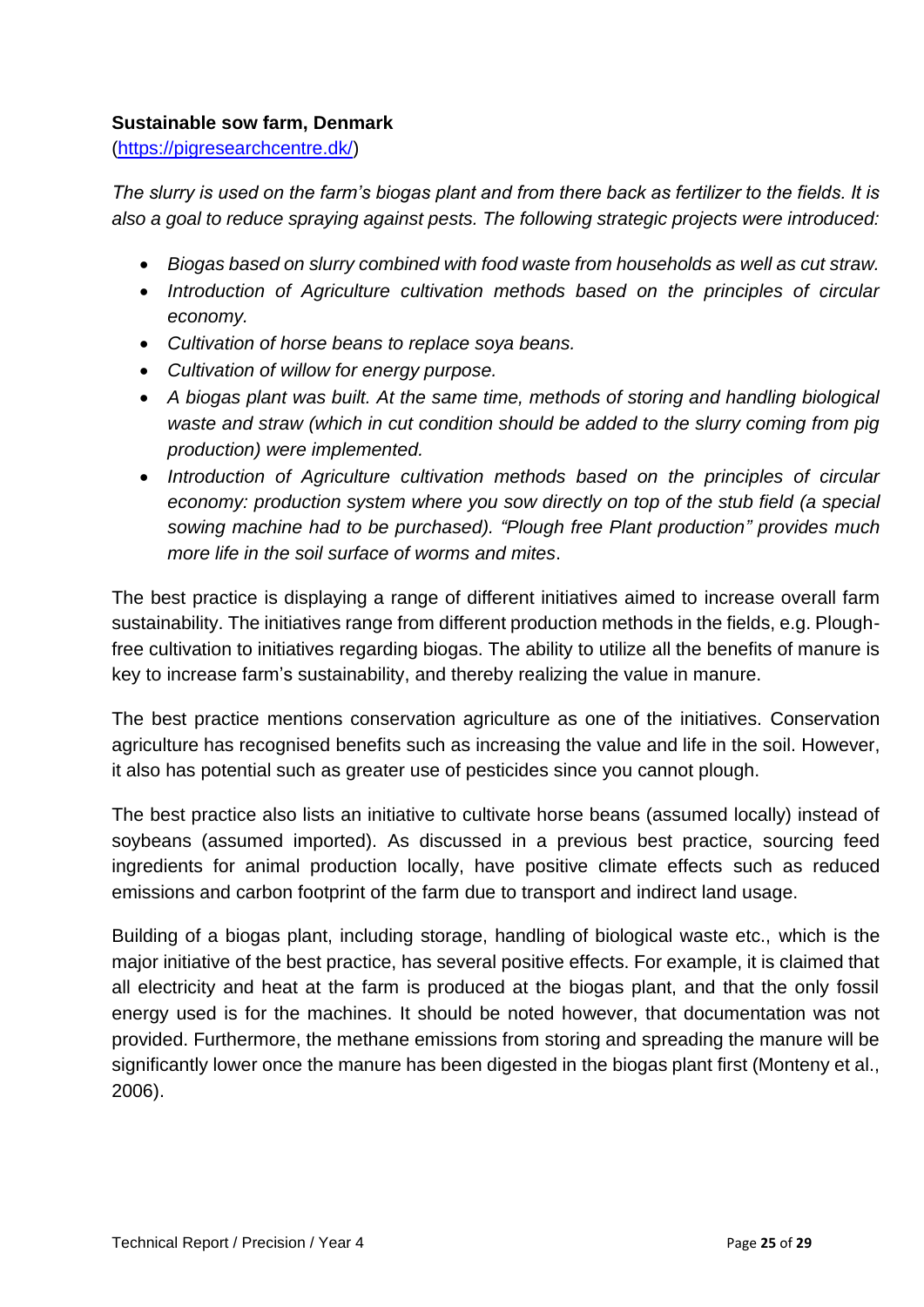Overall, the range and amount of initiatives are ambitious and have the potential to increase farm's overall sustainability. The best practice can be a good example for pig farmers willing to advance in their land and manure management.

### **3.2. Cost and benefit analysis of the EU PiG Ambassador**

**Best practice 'Sustainable produced ABF Rypsiporsas' from Finland was chosen as EU-Pig ambassador 2020 for the challenge 'Overall farm sustainability'.** Rypsiporsas® pigs are fed with an optimised mixture of close-to-the-farm harvested crops and are raised completely without antibiotics. The farm invested in two feed storage tanks (for own-produced feed) and solar panels to decrease energy costs and increase environmental sustainability of the farm. The costs and benefits of this system have been analysed taken into account the estimated changes in performance parameters being the result of introducing the system and the necessary investments on the farm. We also included the reported costs and benefits observed by the farmer. Based on the real farm data and calculations with the Interpig model the following parameters of the farm have been assumed:

### Benefits:

- Due to antibiotic-free production the number of medicated pigs has clearly decreased. The net effect of medical costs is quite difficult to calculate because by using antibiotics the farm could possibly save some pigs, which might have died. However, the finishing mortality parameter is low – 1.2% to 1.4% depending on the cycle. The net cost saving of medicine costs is estimated as €1000/year that is €0.27 per pig sold.
- The farm uses optimised mixture of close-to-the-farm harvested crops. The production technical efficiency parameters have remained roughly unchanged. In the case of purchased protein concentrate feed, savings were about 35% lower compared to before, which is over €20,000/year. Thus, the total costs of feeding decreased by 8.8% and are on the level of €0,64/kg cold weight. Addition of beans improved crop rotation dominated by barley.
- The farm invested also in solar panels to increase energy production. In a pig farm, the panels can be utilized quite efficiently, as energy consumption is highest in midsummer when the ventilation is running at full capacity. In mid-winter, electricity consumption is the lowest. The costs of energy decreased by 17%.

#### Costs:

- Investment in two new storage tanks: one for oatmeal-based protein food and a second one for rapeseed oil, cost about €15,000.
- The farm invested also in solar panels to increase energy production. Nominal power of solar panels is 16 kW. The investment costs were €18,000 euro (tax 0%).

Based on these assumptions **variable production costs** after implementation of best-practice **decreased by 7.4% per kg of meat**, mainly due to lower feeding costs (by 8.8%), vet+med costs (by 7%) and energy costs (by 17%). On the other hand, an increase was observed in case of **fixed costs of depreciation 3,6% per kg**, as a result of investments. In total, the entire costs of meat production were **5.1% lower as per kg of meat.**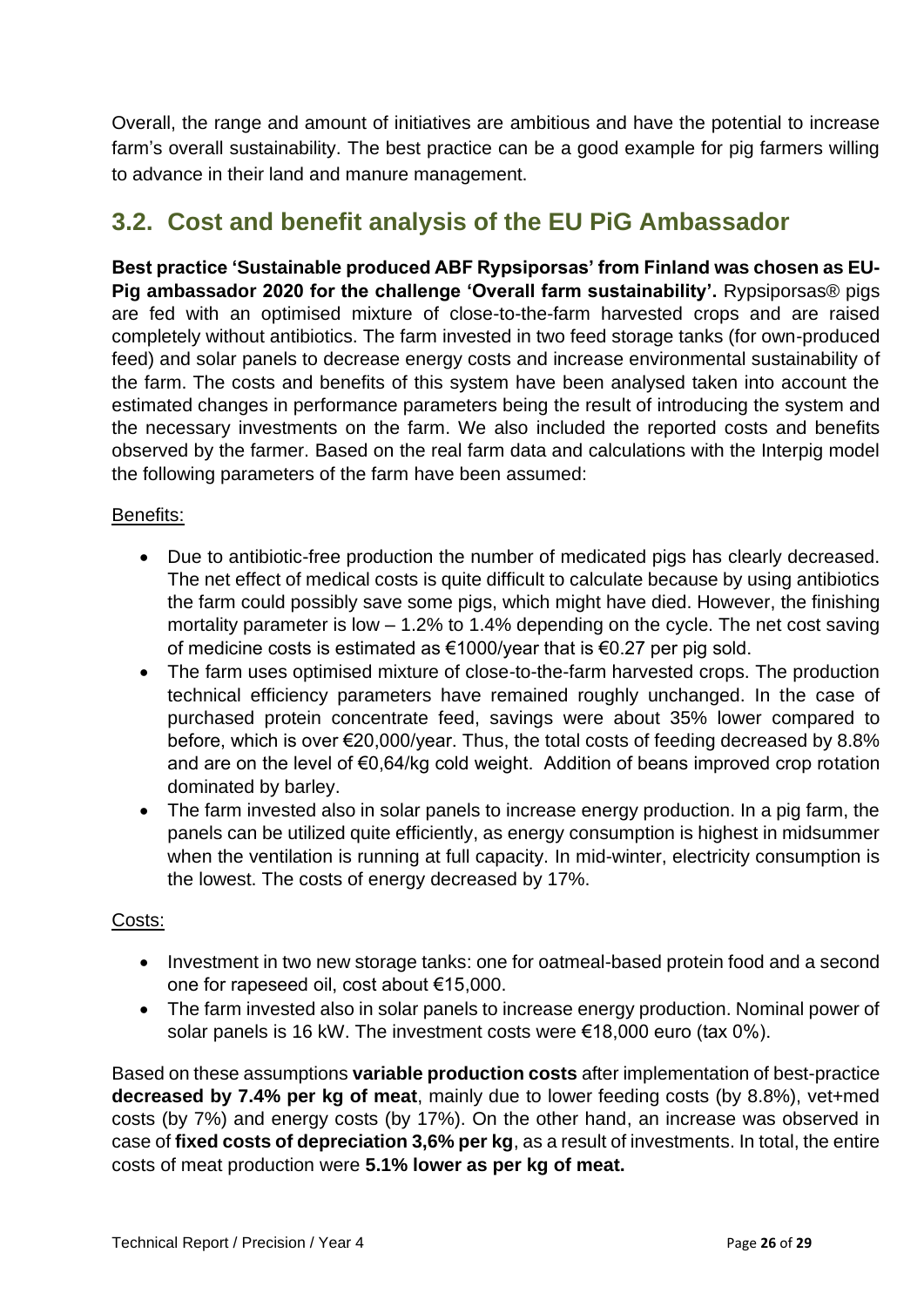Rypsiporsas® pigs produced in the sustainable farming system are better priced than the conventional pigs and have less fluctuating demand. Prices can be ca. 15-20% higher than the average price for pork, which significantly improves farm profitability.

### **3.3. Expert Analysis**

First of all, it should be acknowledged that the ambassador best practice "Sustainable produced ABF Rypsiporsas", and the other four best practices were among many qualified candidates.

In the process of writing this technical report, it became clear that the cases varied to a great extent. Among the candidates there were concrete innovative solutions and technologies, such as the *ERII Heating system* which presented a solution to a very specific problem but with important repercussions. Also, among the candidates there were best practices more comprehensive and holistic in their approach, e.g. the case *NatureLine low-emission label pig production finisher barn*, which combined a production system with a marketing concept based on sustainability.

It is no surprise that the best practices are quite different from one to another and represent a broad spectre of sustainability. Sustainability is broad, complex and an all-including topic.

It should be noted that the cases represent different settings and contexts. What might work efficiently in Denmark at *Sustainable sow farm* and their plough-free cultivation method*,* might not work as efficiently in other countries.

It should be stressed that it was outside the scope of this report to follow up with each supplier regarding comprehensive documentation regarding claims. Thus, mainly the initially submitted documentation was included in this analysis. For each best practice, a limited further inquiry and online review of the best practice has been performed.

Documentation was not dealing with the trade-offs between different aspects. For sure farmers were dealing with these trade-offs, but they found their way in building the story and integrated the solutions into their farming systems.

The ambassador best practice "Sustainable produced ABF Rypsiporsas", demonstrated a comprehensive holistic approach towards increasing overall farm sustainability, in their:

- Reduction of carbon footprint
- Incorporation of nutritional features that is healthier
- Upbringing of the pigs without antibiotics
- Increase in locally sourced feed
- Etc.

Likewise, should the ambassadors' efforts to measure and document the carbon footprint be acknowledged. Measurement and documentation are central in the endeavours to improve sustainability.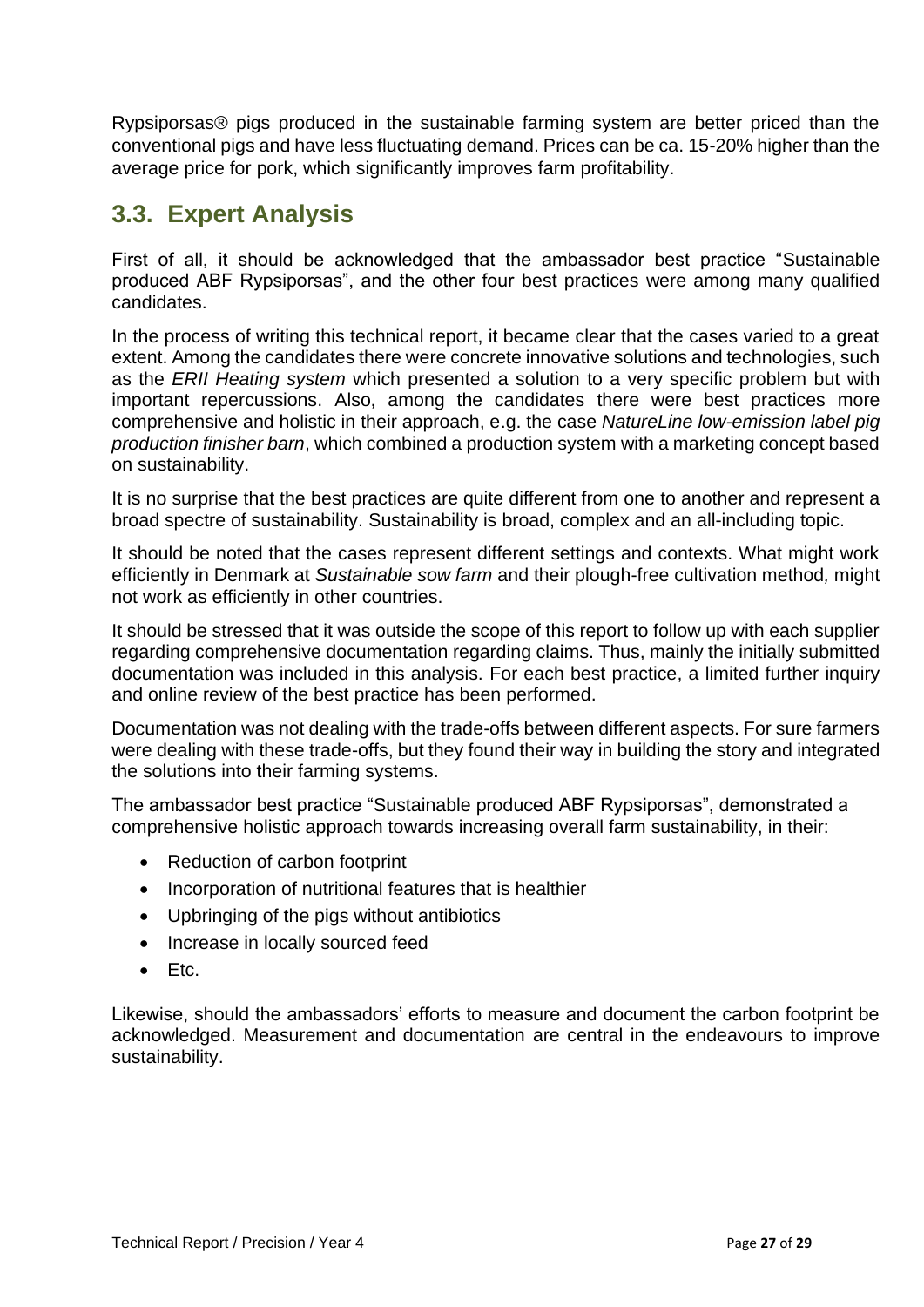### **3.4. Conclusions and advice to industry**

Based on the five best practices presented, the following conclusions and advice can be made:

- Focus on specific parts of sustainability and implement those solutions that are practical or feasible, followed by demonstrating the story of the complex nature of sustainability and the added value of your solution(s).).
- Measuring and documenting the effects of implemented actions should be done to track the sustainable development and to further develop appropriate actions to increase farm sustainability. It would be helpful if there is a sustainability benchmark available for pig farms in Europe.
- Communicate to consumers as well as the industry, how the implemented actions increase sustainability.

To increase overall farm sustainability, some farm practices have been listed below. It should be noted that this is not a complete list of farm practices to increase sustainability – the list includes actions from the five best practices presented in this report.

The farm practices listed are farm practices that pig producers can implement to increase their overall farm sustainability. However, not all the practices will be relevant for all producers – this will depend on their specific production system and context. Nevertheless, the list can act as inspiration for all producers.

- Delivering manure and slurry to a biogas plant to decrease methane emissions and obtain energy.
- Decreasing ammonia levels in the pig houses. E.g. by using a urine faeces separation method and removing slurry from the pig house frequently.
- Using locally sourced feed, e.g. to decrease import of soybeans.
- Decreasing usage of antibiotics.
- Increasing animal welfare, e.g. by installing appropriate heating systems for the piglets and by providing the animals with straw for enrichment.

## **4. The Future**

Farm sustainability encompasses many aspects, as can be seen from the five best practices presented in this report. Therefore, increasing overall farm sustainability should focus on implementing specific solutions and actions that fit in a holistic view, so that one part of farm sustainability is not becoming the only focus point. More insight in practical trade-offs are needed. In recent years there has been an enormous focus on climate change and decreasing the carbon footprint from all parts of society, including the agricultural production.

The focus on climate is completely justified, however, for people who do not have insight into the complexity of sustainability, sustainability has become synonymous with "climate change"